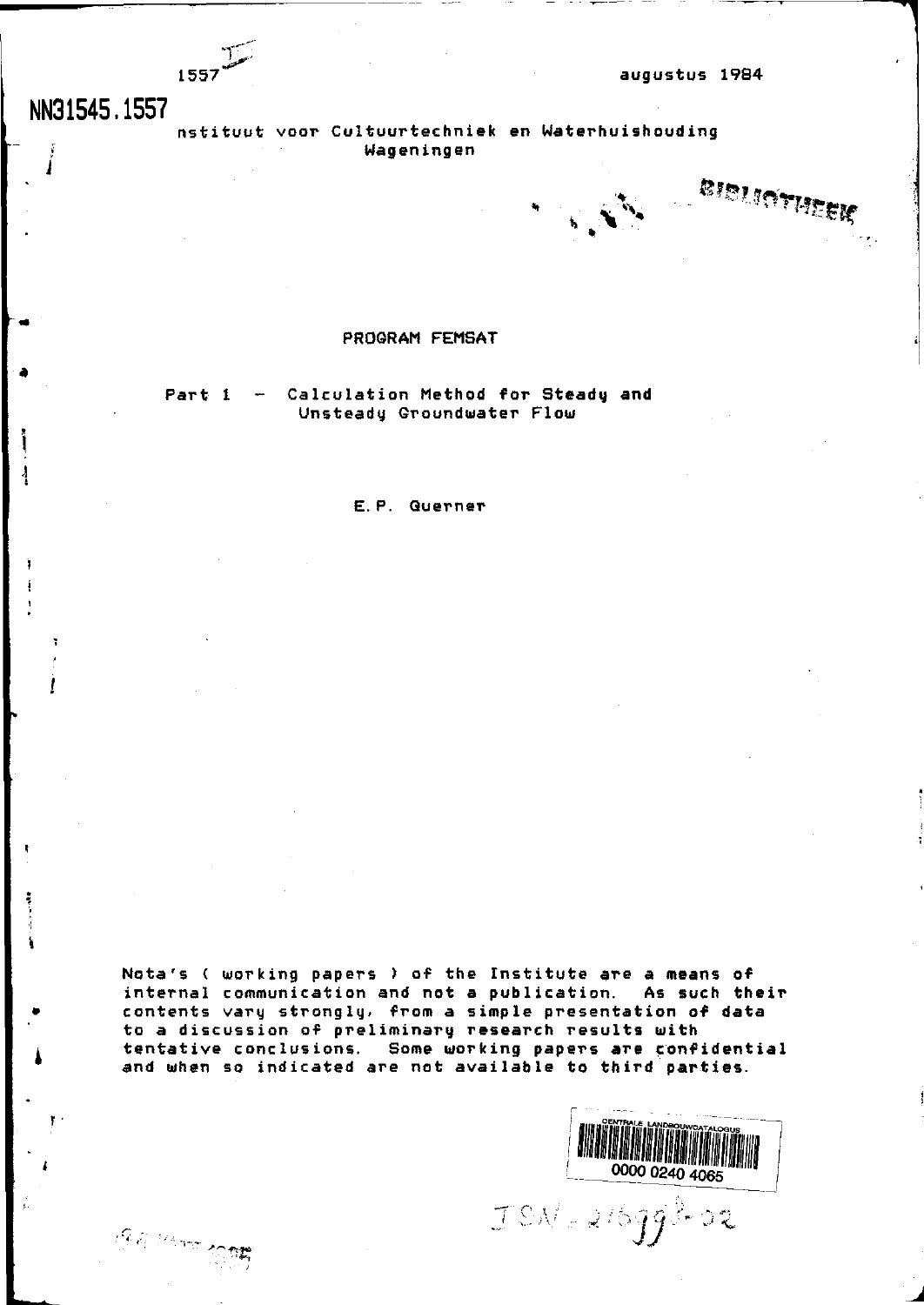| Table of Contents |  |  |  |  |
|-------------------|--|--|--|--|
|-------------------|--|--|--|--|

|    | 1. INTRODUCTION                                                                                                                                                           | $\mathbf{1}$                     |
|----|---------------------------------------------------------------------------------------------------------------------------------------------------------------------------|----------------------------------|
|    | 2. ADOPTED CALCULATION SCHEME                                                                                                                                             | $\overline{2}$                   |
|    | 3. EQUATION OF MOTION                                                                                                                                                     | 4                                |
|    | 3.1. Unsteady flow<br>3.2. Steady flow                                                                                                                                    | 4<br>9                           |
|    | 4. SPECIAL BOUNDARY CONDITIONS                                                                                                                                            | 10                               |
|    | 4.1. Drainage or sub-irrigation<br>4.2. Tertiary surface water system<br>4.3. Secondary surface water system<br>4.4 Leakage<br>4.5. Capillary rise<br>4.6. Model boundary | 10<br>10<br>14<br>15<br>17<br>18 |
|    | 5. SOLUTION PROCEDURE AND FLOW DIAGRAM                                                                                                                                    | 19                               |
| 6. | OVER-RELAXATION                                                                                                                                                           | 21                               |
|    | 7. REFERENCES                                                                                                                                                             | 23                               |
| 8  | LIST OF SYMBOLS                                                                                                                                                           | 24                               |

 $\tilde{\mathbb{Z}}$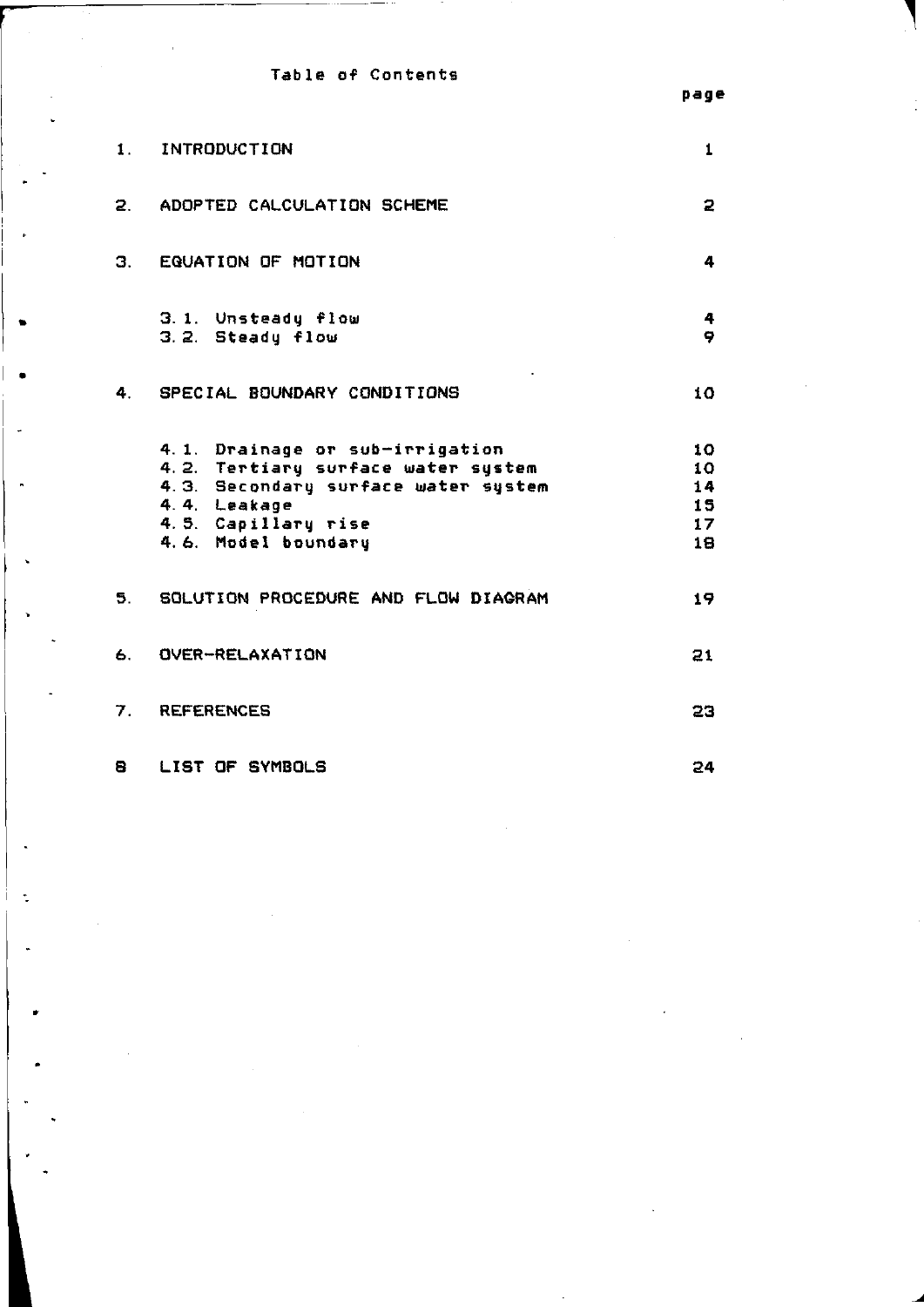$\sim 10^7$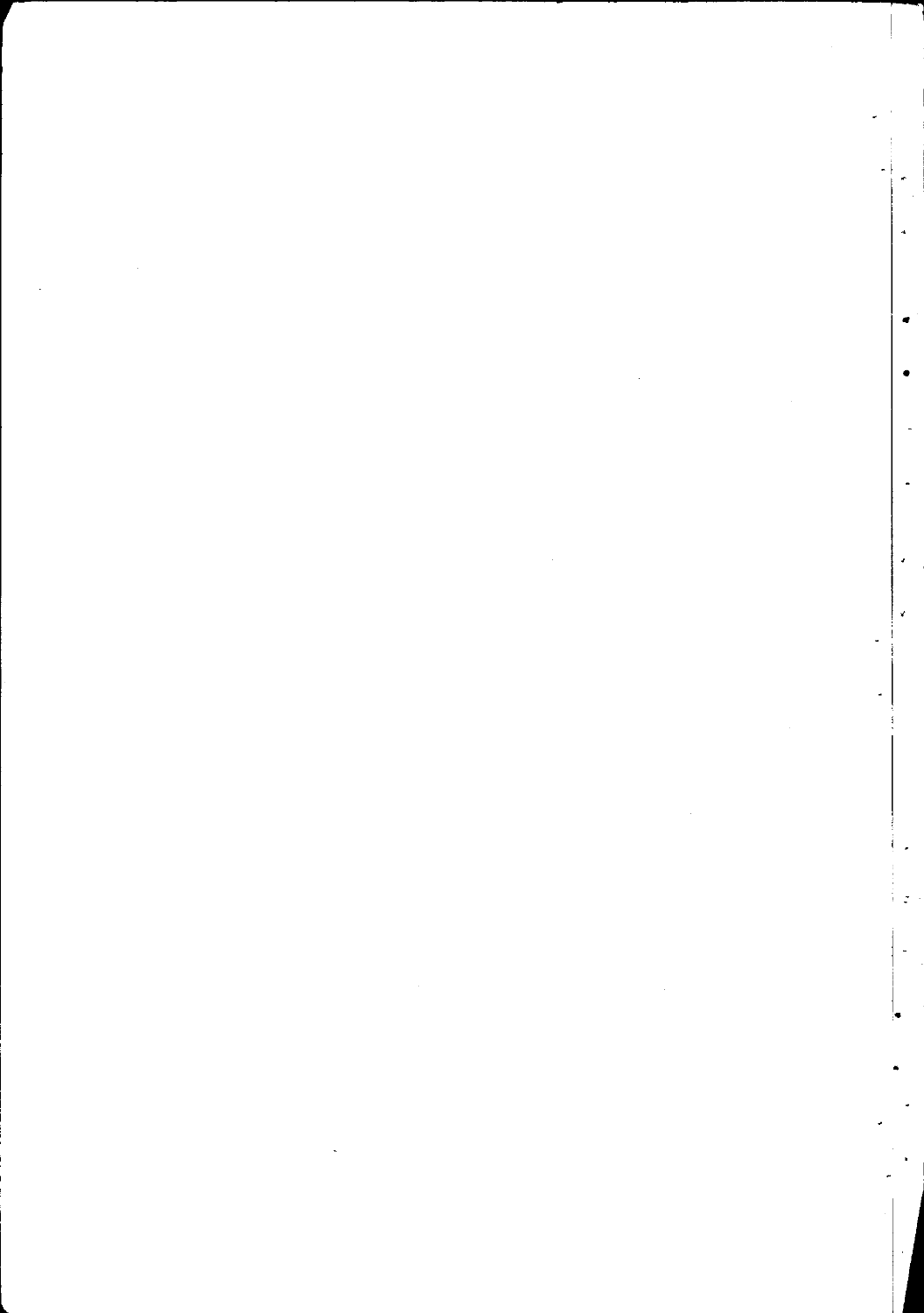#### **1. INTRODUCTION**

The computerprogram FEMSAT ( van BAKEL, 1978 ) has been extended, modified, and extensively tested in the last year.

**The extensions and modifications as given in this report**  *are* **the change from an explicit to an implicit calculation scheme/ options to include different type of interactions with the surface tua ter system« capillary rise and net rainfall. For the output of the results one can choose between results per node or per sub-region and the posibility to limit the output in various ways.** 

**For steady groundwater flow the program FEMSATS is available and for unsteady flow calculations the program FEMSAT. Both programmes require virtually the same input data/ so one can easily change from steady to unsteady flow calculations.** 

**This report will describe the adopted calculation method in Chapter 2» the derivation of the general equation of motion for groundwater flow in Chapter 3« and the boundary**  conditions such as surface water systems, and how **treated» in Chapter 4.** 

**Part 2 of this report will contain the user's manual ( QUERNER, 1984 ). It deals with the required input data for**  the programmes, a worked out example, plotting of results, **and the estimation of computertime ( VAX-11/750 ). With a separate contouring program« one can plot the calculated hydraulic heads for any time or the change in waterlevel from the beginning.**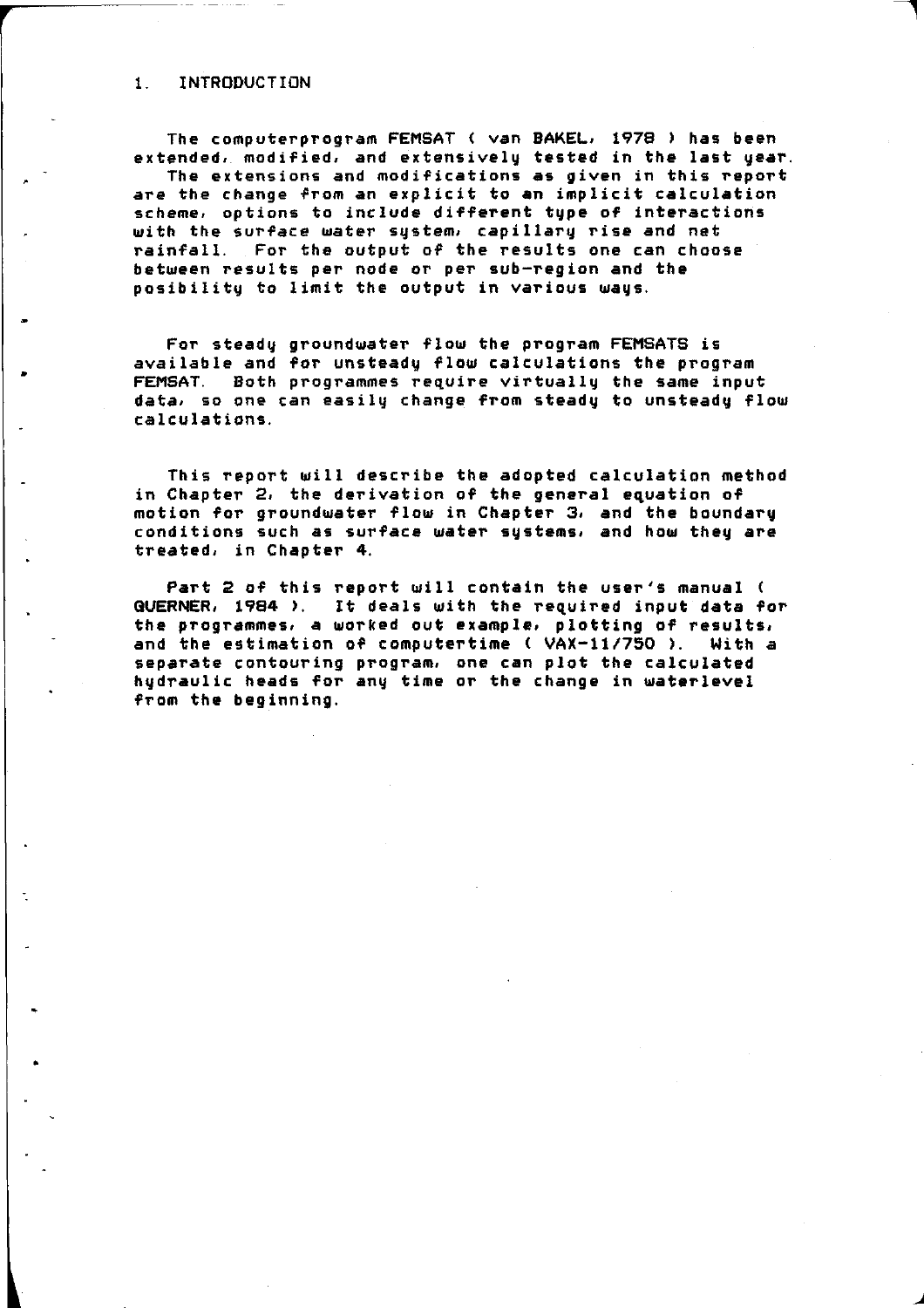#### **2. ADOPTED CALCULATION SCHEME**

**The program uas originally based on an explicit**  calculation scheme ( van BAKEL, 1978 ) which means that all **external flous imposed on a layer used for the calculations at a certain timestep mere taken from the previous timestep ( see figure 1 ). The external flous such as a discharge to the surface water system or capillary rise are actualy dependeble of the unknown hydraulic heads at the present timestep.** 

**Explicit methods turn out to be stable if the speed with which information from some point spreads in the computational scheme is smaller than the physical speed of propagation of a disturbance. This often means a severe restriction on the timestep to be used.** 





**Figure 1 - Explicit and implicit calculation scheme** 

**By an implicit method all factors affecting the flou at a certain timelevel are used to calculate the flou at that** 

**J** 

 $\overline{2}$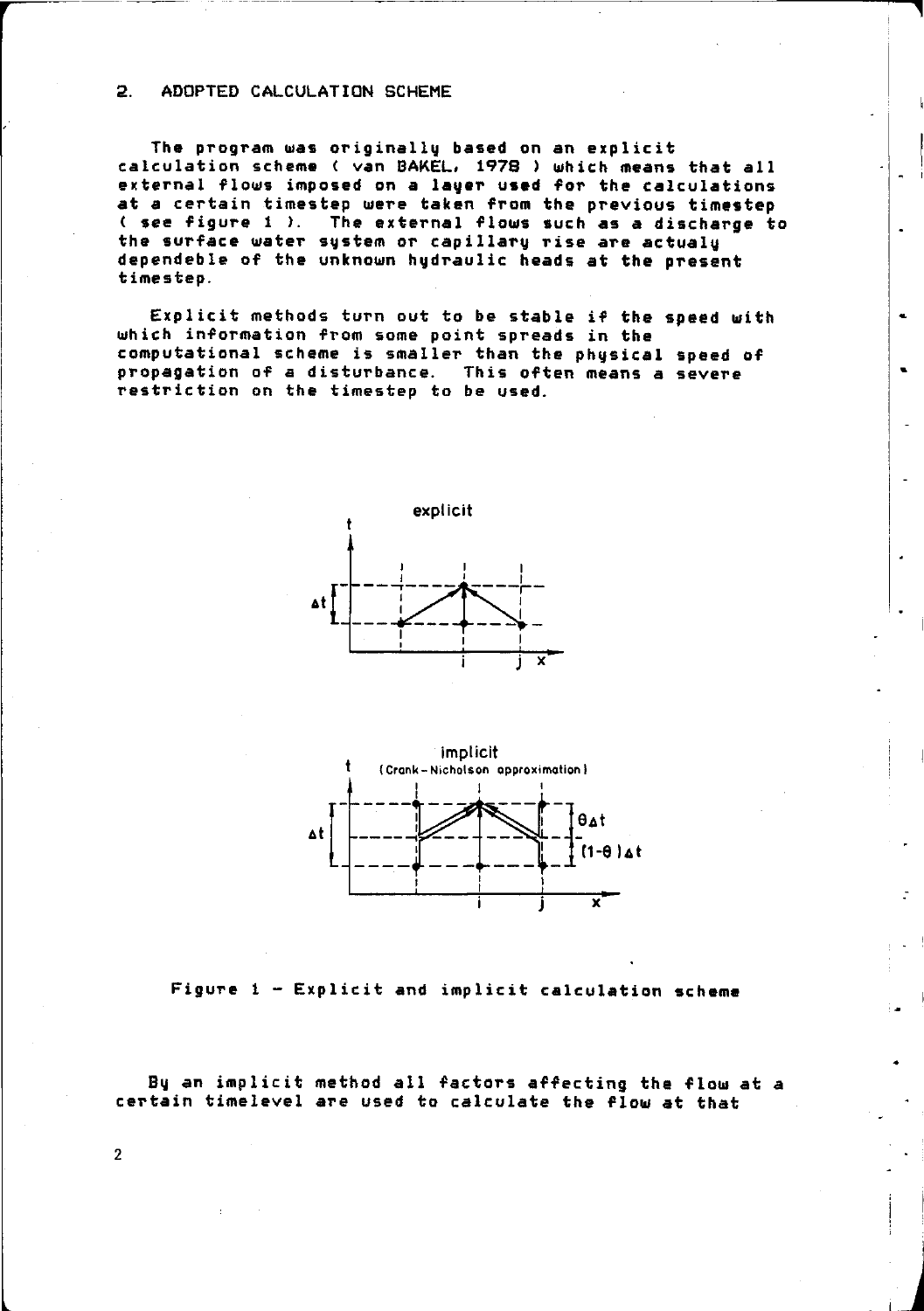particular timelevel. With this method the timestep can be chosen independently of the node spacing. Crank-Nicolson approximation introduces a central time difference or weighting parameter. It uses in addition to the flows from the present timelevel, the flows from the previous timelevel ( see figure 1 >. This method is in general unconditional stable and will not impose restrictions on the timestep to be used. If the weighting  $parameter<sub>0</sub>$  is 0.5, it means a straightforward average between the two time levels.

The Crank-Nicolson approximation is preferred over the other methods» because it has the smallest truncation error ( error that derives from the truncation of the Taylor series ). The reader is referred to REMSON et al. ( 1971 ) for a detailed description on the various calculation schemes and their advantages.

To include the unkown boundary flows, it will be required to include their contributions in the equation of motion. Therefore the equation for a boundary condition must be written as a function of the unknown hydraulic head ( see Chapter 4 ).

**"^1**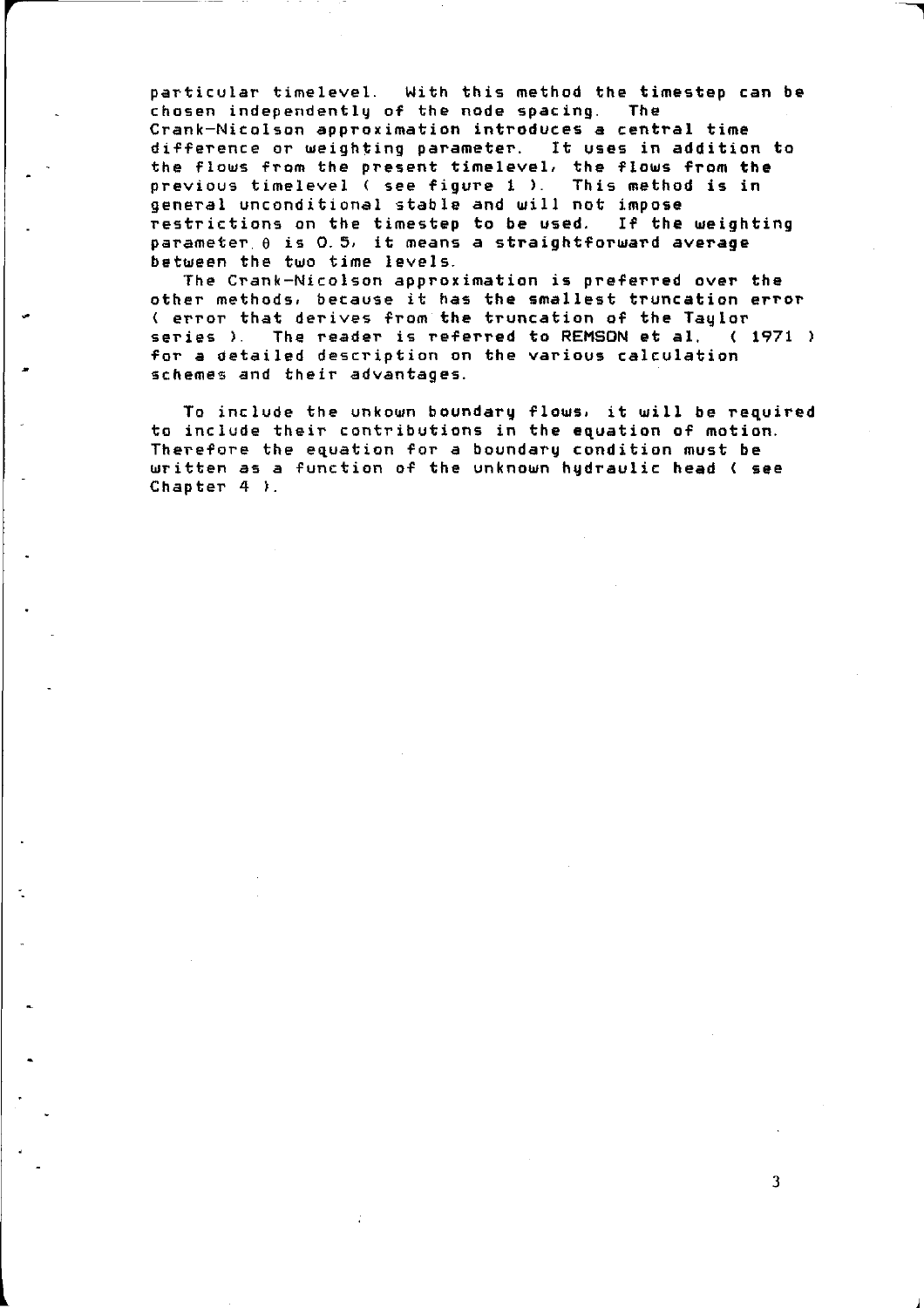#### **3. EQUATION OF MOTION**

#### **3. 1. Unsteady flow**

**For the derivation of the equation of motion the solution domain is divided into a finite number of elements. Each element can have a triangular or quadrilateral shape. The nodes are representative for a certain area surrounded by it.** 

**The model assumes that groundwater is flowing horizontal in waterbearing layers and vertical in less-permeable**  layers. The finite element network is taken the **each layer. The nodes are assumed to lay in the middle of each layer.** 

**The equation of motion can be obtained by considering an aquifer layer with a node i and applying the principle of conservation of mass and momentum.** 

**Unsteady flow conditions will indicate that during a time interval from t to t + At a quantity of water will flow to or from node i. The amount of water involved will result in a rise or fall of the hydraulic head. Therefore one can write the continuity equation as :** 

$$
B_i \frac{\Delta h_i}{\Delta t} = \theta \begin{vmatrix} i & i t + \Delta t & i \\ i & j \end{vmatrix} + Q_i \begin{vmatrix} i t + \Delta t & i \\ i & j \end{vmatrix} + (1 - \theta) \begin{vmatrix} i & j t \\ j & j \end{vmatrix} + Q_i \begin{vmatrix} i t \\ j \end{vmatrix} \tag{1}
$$

**where 6 is a weighting parameter between the timelevels t**  and  $t + \Delta t$  and  $B_i$  is the storage factor for node i. The storage factor has been defined elsewhere ( van BAKEL, 1978 and NEUMAN et al., 1974 ). The term **G**. is the flow from node  $j$  to node  $i$  and  $Q$  is the external flow.

**Equation (1) can be written as :** 

**e** 

$$
B_i \frac{\Delta h_i}{\Delta t} = \sum_{j} G_{ij} + G_e + \theta i \sum_{i} G_{ij} + \frac{dG_e}{dh_i} \Delta h_i
$$
 (2)

 $\overline{a}$ 

**assuming that :** 

4

**t+At t**   $Q = Q + \Delta Q$  (3)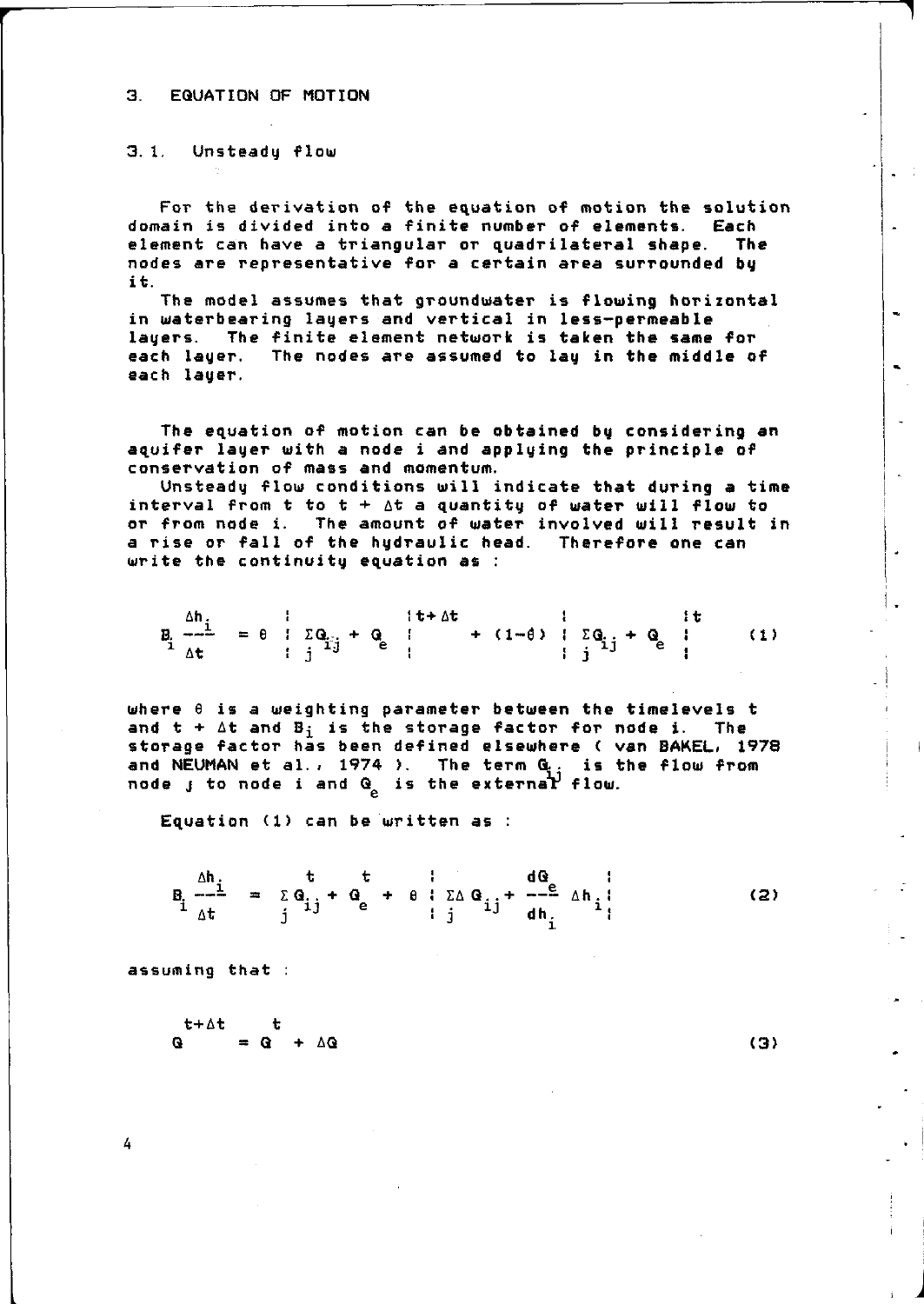$$
t + \Delta t \qquad t
$$
  

$$
h = h + \Delta h
$$

**The first two terms on the right hand side of equation (2) represents the flows to or from node i at time t and the third and fourth term are the actual change in flow over the considered timestep. The linearization of the equations have been done to avoid re-evaluating certain level dependeble parameters after each iteration.** 

For the external flow **G** imposed on a layer i assumed that it depends on the hydraulic head **h**: **just a function of time ( discharge or recharge > then G^**  should be specified at time  $t + \theta \Delta t$  and  $d\theta_e$  **/**  $dh_i = 0$ .

**The equation of motion for the flow between node i and adjacent nodes j in the same layer/ can be written as :** 

 $(5)$  $\sum G_{i,j} = \sum A_{i,j}$  ( h<sub>1</sub> - h<sub>1</sub> ) **(5)**  $\sum G_{i,j} = \sum A_{i,j}$ **J J** 

**where the matrix Ajj contains the conductivity parameters for horizontal flow in a waterbearing layer. For the definition of the conductivity matrix see NEUMAN et al. ( 1974 ). Between two nodes the flow is linear related to the difference in hydraulic head. Equation (5) can therefore also be used to define a change in flow given the changes in hydraulic head between two adjacent nodes. The flow towards a node is assumed as positive and from a node as negative.** 

**The term Qe is the summation of all boundary flows of the**  node under consideration. This can be a discharge/recharge, **leakagei discharge to/from the surface water system or a flux to/from the unsaturated zone.** 

**For equation (2) one can write the boundary flows as a**  function of the phreatic waterlevel **h**., except recharge discharge or nett rainfall. <sup>\*</sup>The level deper **relations ( boundary conditions )** *are* **often non-linear\* but linear relations are required for the general equation of motion« otherwise the adopted solution procedure is not valid.** A linearization technique has been applied, where a **non-linear relation is replaced by a series of linear relations. In figure 4 an example is given of such a linear relation. More details on the particular equations for all the boundary flows is given in Chapter 4.** 

**and** 

 $(4)$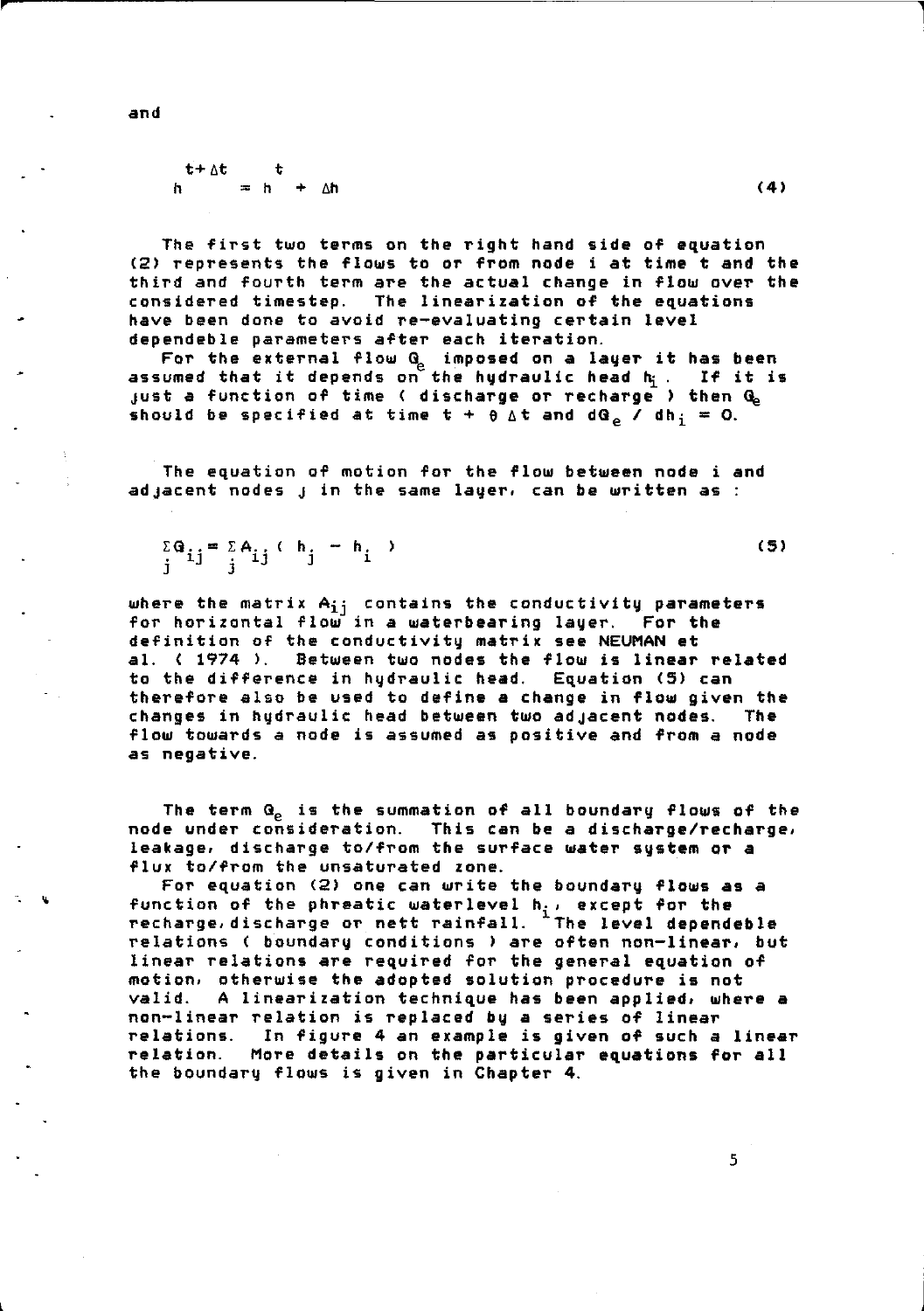**The external flou» is composed of the following flou» terms** 

$$
Q_{e} = A_{r} (q_{t} + q_{s} + q_{1} + q_{c}) + A_{in}
$$
 (6)

ä

 $\mathbf{r}$ 

**In which Aj- is the** *area* **allocated to node i. The linear relation for the tertiary surface flux can be written as :** 

$$
\mathbf{q}_t = \mathbf{\beta}_t \quad (\mathbf{h}_t - \mathbf{h}_i) \tag{7a}
$$

**or** 

$$
\mathbf{q}_t = \alpha_t + \beta_t (\mathbf{h}_s - \mathbf{h}_i)
$$
 (7b)

**Far the secondary surface flux as :** 

$$
\mathbf{q}_s = \beta_s \quad (\mathbf{h}_s - \mathbf{h}_i) \tag{8}
$$

For the leakage as :

$$
q_{1} = \frac{h_{i,1+1}-h_{i}}{0.5 c_{i,1+1}} + \frac{h_{i,1-1}-h_{i}}{0.5 c_{i,1-1}}
$$
 (9)

**For the capillary rise as :** 

$$
\mathfrak{q}_c = \alpha_c + \beta_c \left( h - h_i \right) \tag{10}
$$

**where the layer under consideration is given the subscript 1. The leakage term is written for a layer enclosed by two aquitards. All the flows** *are* **given per unit** *area* **of the node considered.** 

**Equations (7) to (10) are discussed in more detail in Chapter 4.** 

**For the derivation of the general equation of motion it has been assumed that there is present a waterbearing layer with a tertiary surface water system and a semi-impervious layer below it ( see figure 2 ). All other flow terms not included in the general equation of motion can be treated in a simillar way> but are not included here for simplicity.**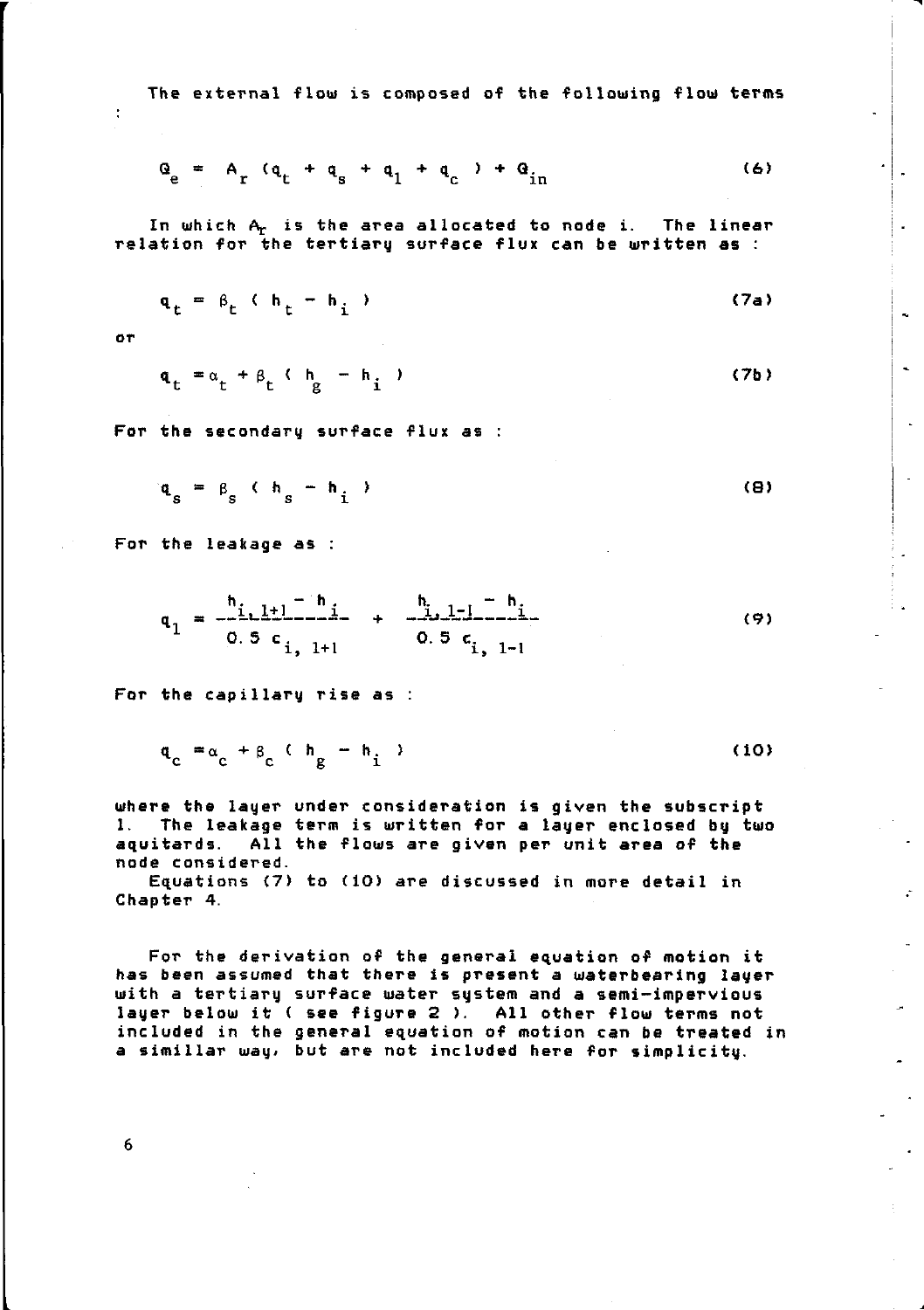

Figure  $2$  - Schematization of terms for waterbalance

Substituting equation (5), (7a) and (9) into equation (2) it becomes

Ah.  $^{\perp}$   $\Delta$  t  $\Sigma$ Q.  $_2$  + G  $j$   $\bar{j}$  $\Sigma$  A  $_{zz}$  (  $\Delta$  h  $_{\pm}$   $\sim$   $\Delta$ f

$$
+ \theta | - \beta_{t} \Delta h + \frac{\Delta h_{i}}{5 c_{i+1}} = \frac{\Delta h_{i}}{5 c_{i+1}}
$$
 (11)

The actual change of discharge from the tertiary surface water system is calculated as the derivative of the tertiary discharge for the considered groundwater depth ( see equation 21 ).

If the actual change in hydraulic head is not too great or the change in surface discharge for changing depth is also small, it is possible to keep the derivative constant during the iteration process. A marginal error will occur in the calculation of the contribution, of the surface discharge, on the change in hydraulic head for a node i. In figure 3 this effect is shown. With the derivative of the discharge kept constant, the contribution of it on the hydraulic head (  $\Delta h*_{\frac{1}{2}}$  ) is for instance  ${\bf q}_1$ , but it should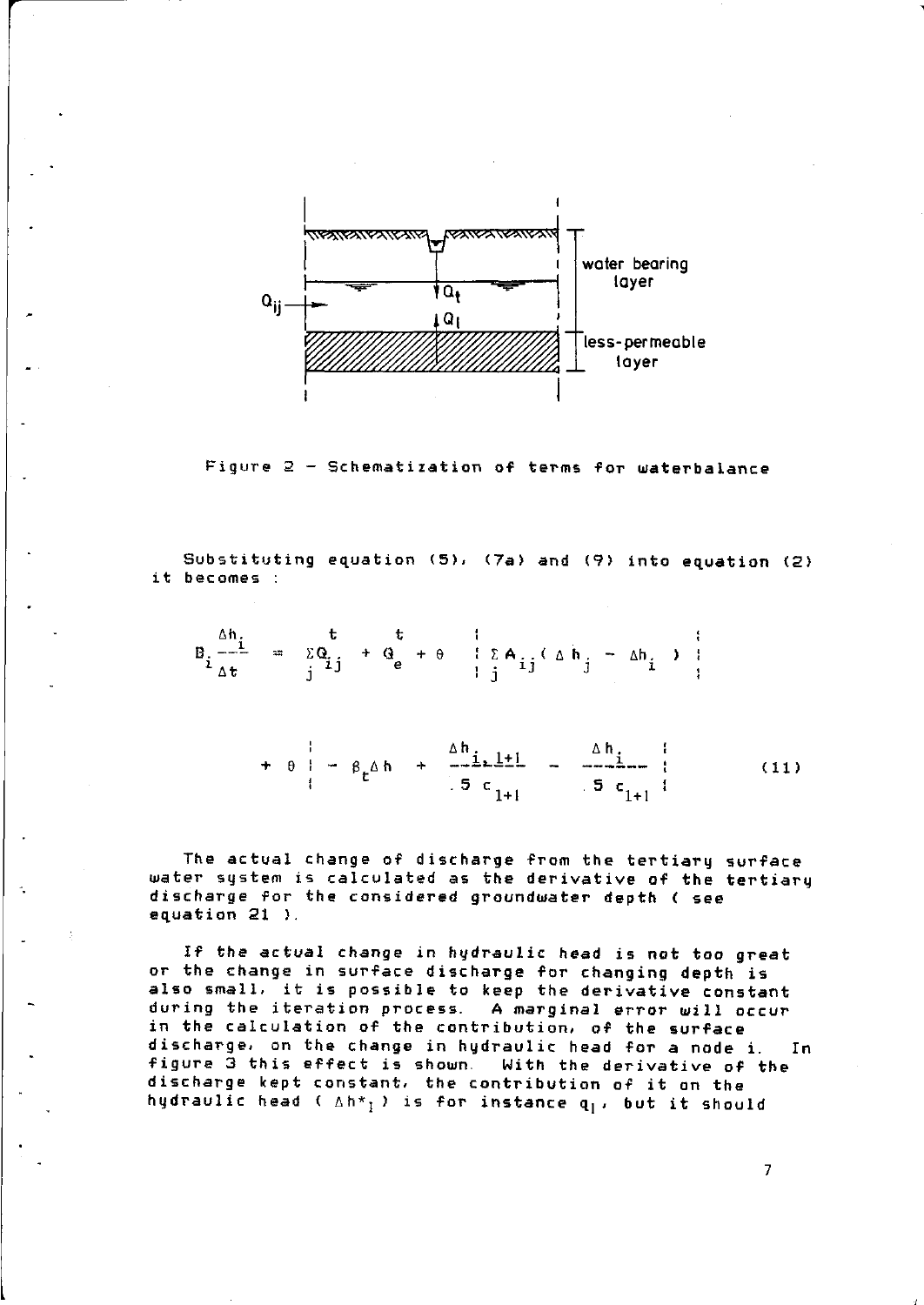have been  $\mathbf{q}_2$  ( see figure 3 ). I<mark>f t</mark>he change i head over the timestep is  $\Delta h^2$ , which is in fact smaller then **Ah\*j/ but the relation is in that particular zone strongly non-linear/ then the result would be an substantial error in**  the discharge (  $q_3$  against  $q_4$  in figure 3 ). If this **occurs« the timestep is taken as half the current timestep**  and the calculations are repeated for two timesteps, after **which the old timestep is used again for further calculations.** 

**The test performed to check the relations on its non-linear behaviour is done by calculation of the discharge**  by  $h_i + \Delta h$  and  $h_i + O$ . 5 $\Delta h$ . If the condition :

$$
t + \Delta t \qquad t + .5 \Delta t
$$
  
\n
$$
t \qquad - q \qquad 1
$$
  
\n
$$
t + \Delta t \qquad 0.20
$$
  
\n
$$
q
$$

8

**is true/ then the timestep used is to big» and requires to be adjusted. This test and possible adjusment of timestep is done by the relations for the discharge to the surface water system and for the capillary rise. If the drainage resistance is calculated as a relation of the groundwater depth/ such as equation (20), then the drainage resistance is calculated at time t + At and t + . 5 A t. If this change**  is also more then 20 percent, then the timestep will be **decreased. The factor 0.20 will be standard in the programme/ but can be changed by inserting it in the input data.**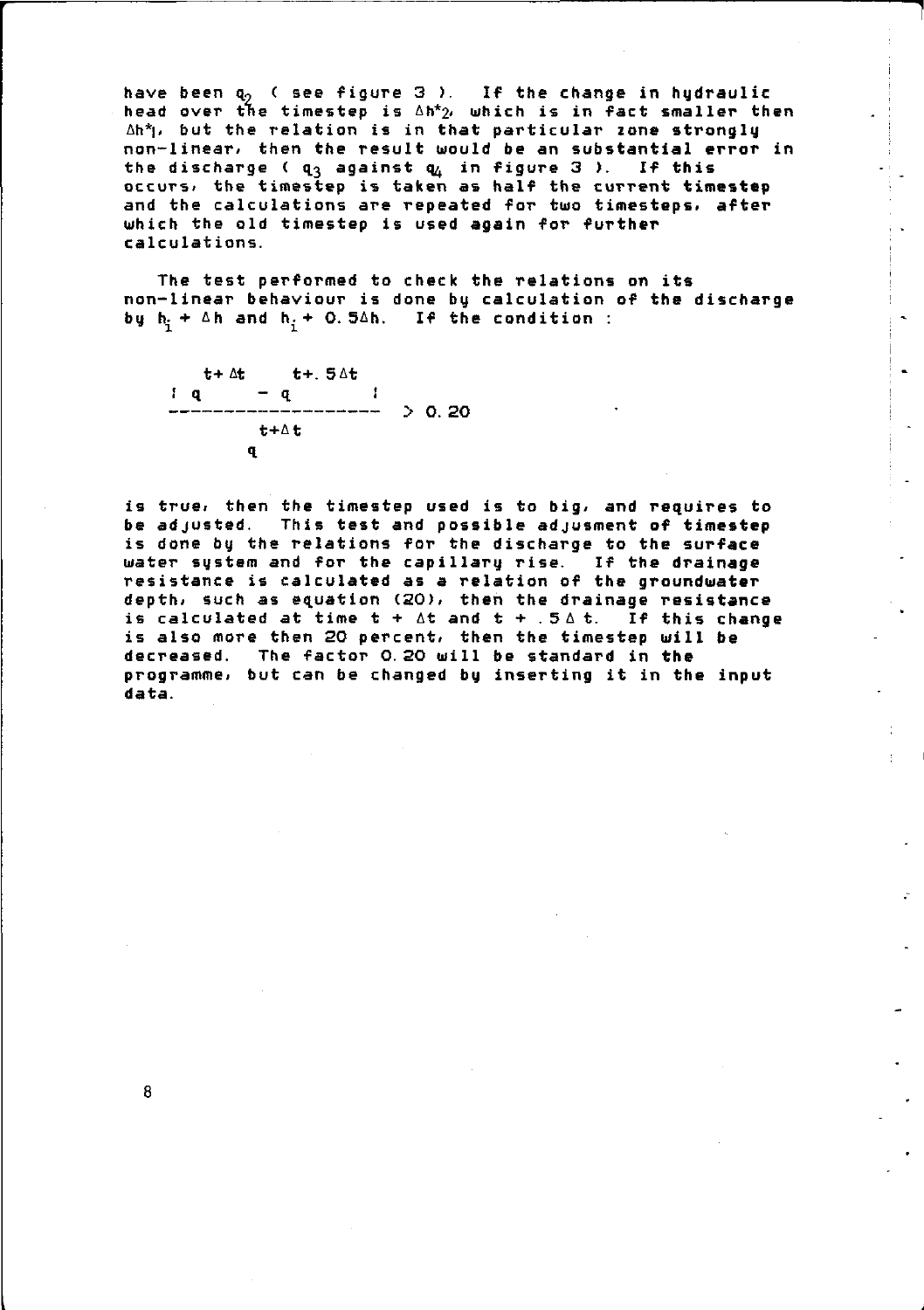

Figure 3 - Error in contribution of surface discharge on the hydraulic head

From equation (11) the change in hydraulic head between time t and  $t + \Delta t$  is then :

$$
\Delta h_{i} = \frac{\sum_{i=1}^{C} a_{i} + a_{i} + \theta ( \sum_{i=1}^{C} A_{i} + \Delta h_{i} + \Delta h_{i} + \Delta h_{i} + \Delta h_{i} + \theta ( \sum_{i=1}^{C} A_{i} + \theta ( \sum_{i=1}^{C} A_{i} + \theta ( \sum_{i=1}^{C} A_{i} + \theta ( \sum_{i=1}^{C} A_{i} + \theta ( \sum_{i=1}^{C} A_{i} + \theta ( \sum_{i=1}^{C} A_{i} + \theta ( \sum_{i=1}^{C} A_{i} + \theta ( \sum_{i=1}^{C} A_{i} + \theta ( \sum_{i=1}^{C} A_{i} + \theta ( \sum_{i=1}^{C} A_{i} + \theta ( \sum_{i=1}^{C} A_{i} + \theta ( \sum_{i=1}^{C} A_{i} + \theta ( \sum_{i=1}^{C} A_{i} + \theta ( \sum_{i=1}^{C} A_{i} + \theta ( \sum_{i=1}^{C} A_{i} + \theta ( \sum_{i=1}^{C} A_{i} + \theta ( \sum_{i=1}^{C} A_{i} + \theta ( \sum_{i=1}^{C} A_{i} + \theta ( \sum_{i=1}^{C} A_{i} + \theta ( \sum_{i=1}^{C} A_{i} + \theta ( \sum_{i=1}^{C} A_{i} + \theta ( \sum_{i=1}^{C} A_{i} + \theta ( \sum_{i=1}^{C} A_{i} + \theta ( \sum_{i=1}^{C} A_{i} + \theta ( \sum_{i=1}^{C} A_{i} + \theta ( \sum_{i=1}^{C} A_{i} + \theta ( \sum_{i=1}^{C} A_{i} + \theta ( \sum_{i=1}^{C} A_{i} + \theta ( \sum_{i=1}^{C} A_{i} + \theta ( \sum_{i=1}^{C} A_{i} + \theta ( \sum_{i=1}^{C} A_{i} + \theta ( \sum_{i=1}^{C} A_{i} + \theta ( \sum_{i=1}^{C} A_{i} + \theta ( \sum_{i=1}^{C} A_{i} + \theta ( \sum_{i=1}^{C} A_{i} + \theta ( \sum_{i=1}^{C} A_{i} + \theta ( \sum_{i=1}^{C} A_{i} + \theta ( \sum_{i=1}^{C} A_{i} + \
$$

All the coefficients ( not containing  $\Delta$ ) can be specified for time t. With equation (12) the change in hydraulic head over the considered timestep can be calculated; and then with equation (4) the total head.

#### 3. 2. Steady flow

For the calculation of steady flow the storage factor is not included. The hydraulic head for node i can also be written in a similar manner as for the unsteady flow situation» except that now the final hydraulic head as such is calculated and not a certain change over a timestep.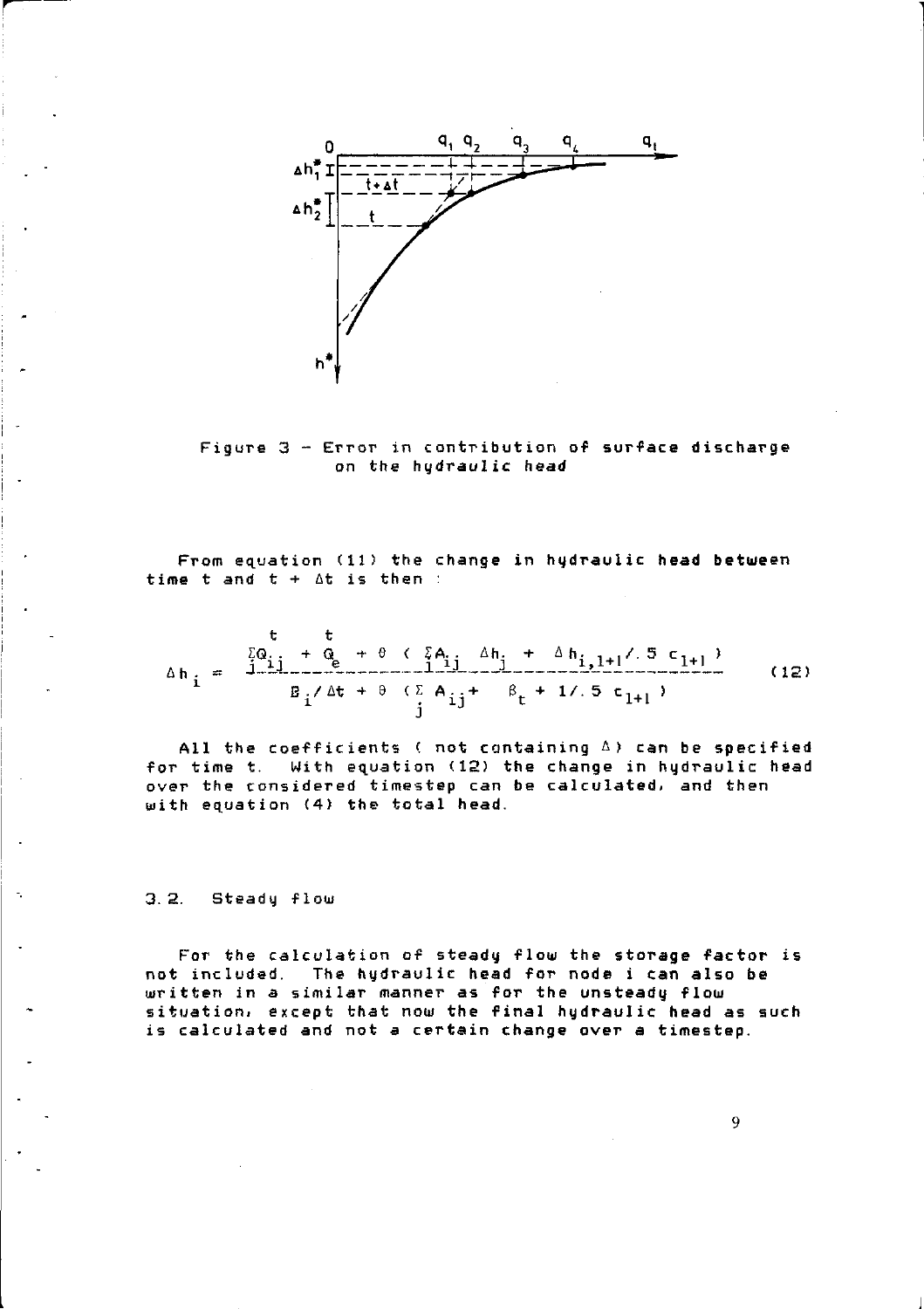**The continuity equation becomes now** 

$$
\Sigma \mathbf{Q}_{i,j} + \mathbf{Q}_e = 0 \tag{13}
$$

**All flows to or from node i from the surrounding nodes j in the same layer must be equal to the external flow. Equation (5) can be substituted into the above equation! which results in :** 

$$
\sum_{j=1}^{2} (h_j - h_i) + Q_e = 0
$$
 (14)

**For the boundary flows exerted on a node one can use the relations such as given in equation (6) to (10). The same situation as for the unsteady flow is taken for the derivation of the equation of motion ( figure 2 ).** 

**The hydraulic head for node i can now be written as :** 

$$
h_{i} = \frac{\sum_{i=1}^{5} A_{i,j} h_{i} + \alpha_{t} + \beta_{t} h_{i} + h_{i,j,l+1} / . 5 C}{\sum_{i=1}^{5} A_{i,j} + \beta_{t} + 1 / . 5 C_{l+1}}
$$
 (15)

**Equation (15) can be solved with the Gauss-Seidel iterative method in the same manner as will be outlined for the unsteady flow situation in Chapter 5.**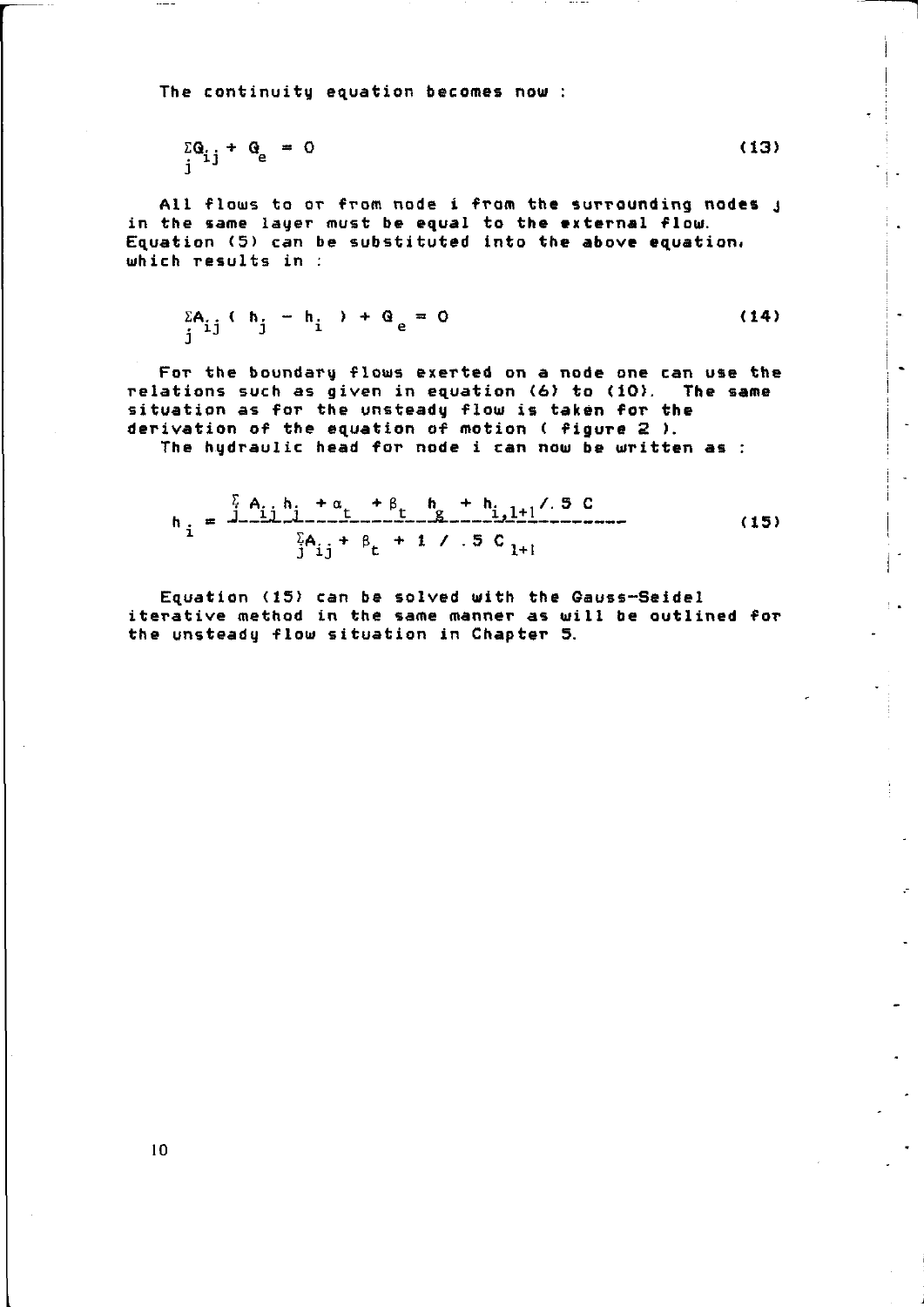#### **4. SPECIAL BOUNDARY CONDITIONS**

**4. 1. Drainage or sub-irrigation** 

**The interaction between the surface water system and the groundwater system is commonly modelled by means of socalled tertiary and secondary systems.** 

**The tertiary system consists of shallow ditchesi sometimes filled with water and only present in the toplayer of the groundwatermodel. The secondary system consists of channels/ commonly filled with water and they can protude into deeper layers. The relations which govern the flows for these two types are discussed below.** 

#### **4.2. Tertiary surface water system**

**For the tertiary surface water flux one can use two type of relations :** 

- **1 discharge dependeble on groundwaterdepth only**
- **2 discharge dependeble on difference between hydraulic head and the open-water level in the ditch**

**As stated in Chapter 3 the general equation of motion requires linear relations for the boundary flows. A non-linear relation such as shown in figure 4 must be linearised. Between two successive depth points a linear relation is defined as :** 

$$
\mathbf{q}_t = \alpha_t + \beta_t \mathbf{h}^* \tag{16}
$$

**in which h\* is the groundwaterdepth. The two conditions for this linear relation are :** 

> $h_1 \leq h^* \leq h_2$  $\mathfrak{a}_1 \leq \mathfrak{a}_\mathfrak{t} \leq \mathfrak{a}_2$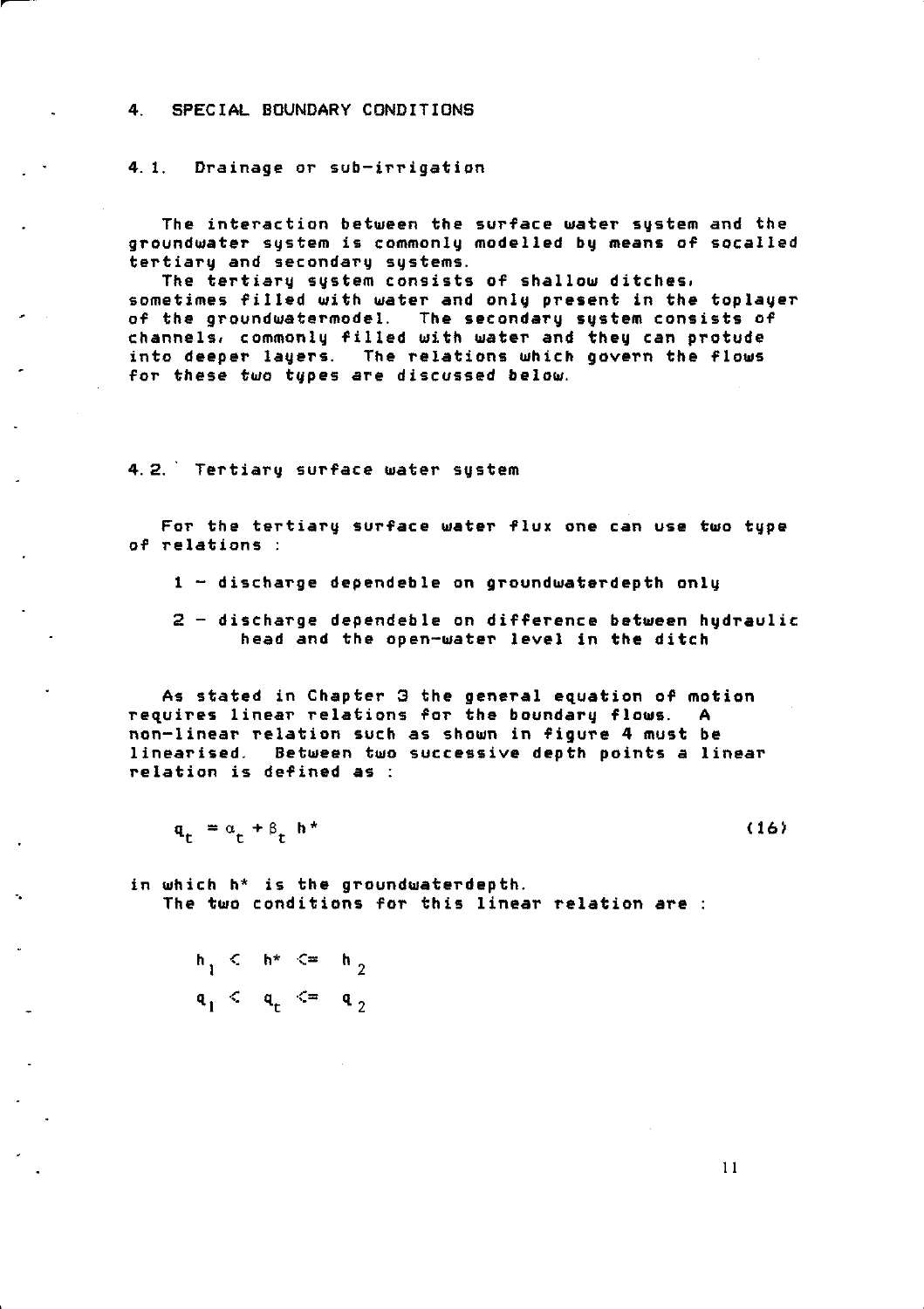

**Figure 4 - Typical relation between groundwater discharge and groundwater depth** 

**Equation (16) can be written in a generalized form as the relation for the discharge dependent on the hydraulic head as :** 

$$
\mathbf{q}_t = \alpha_t + \beta_t (h_g - h_i)
$$
 (17)

where h<sub>o</sub> is the groundlevel for node i. The relati is determined for the particular area to be analys **also include the discharge from the secondary surface water system.** 

**The relation as proposed by ERNST < 1978 ) and given in figure 5 can be selected as a relation in the computerprogram by using the appropriate option. Other relations can be defined by given N-times a q and h\* value/ resulting in ( N-l > linear relations.**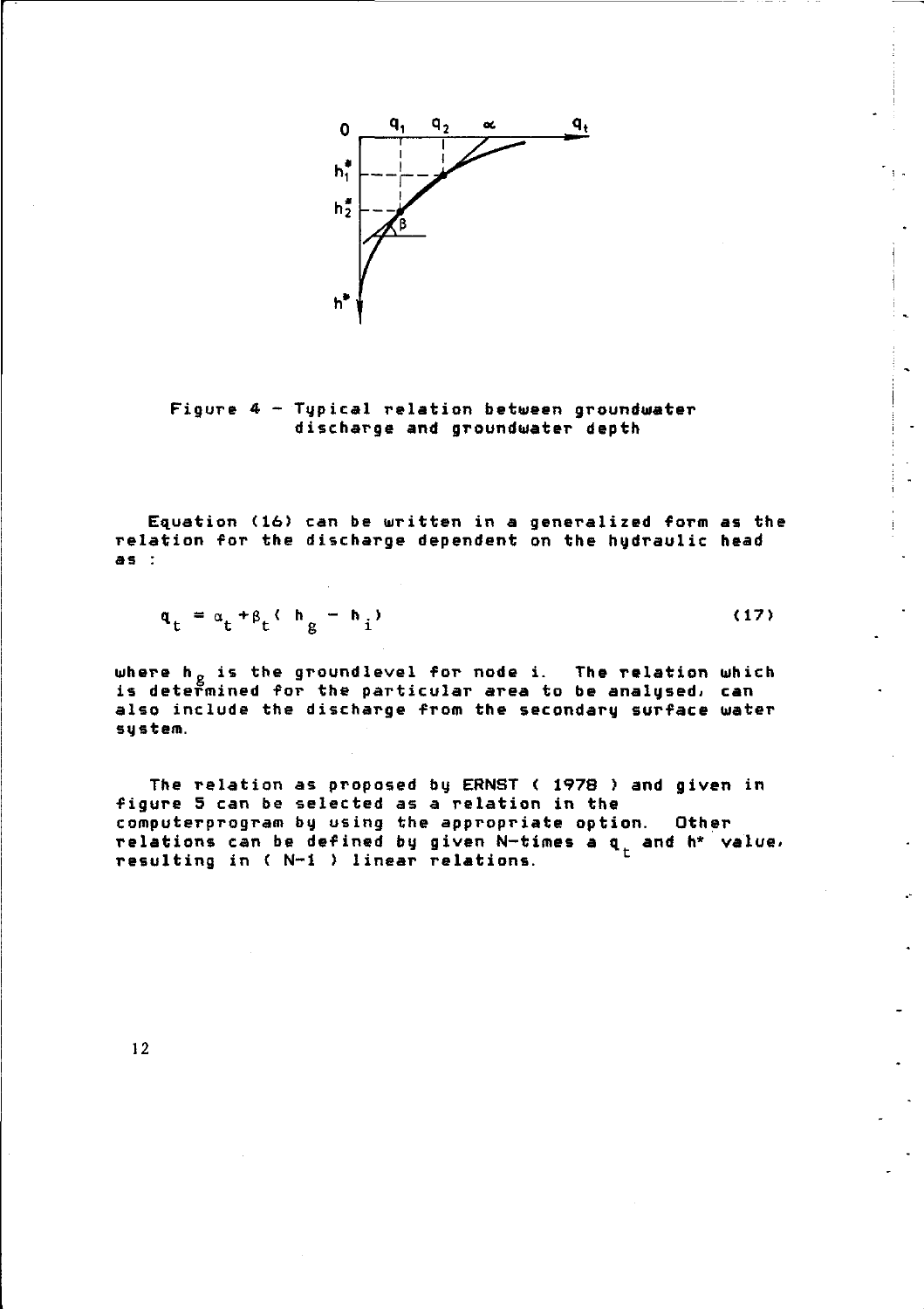

**Figure 5 - Relation between groundwater discharge and groundwater depth ( ERNST, 1978 )** 

**For the second type of relation the equations become** 

$$
\mathbf{q}_t = \beta_t (h_t - h_i) \tag{18}
$$

**where** 

 $\beta_{\rm t} = -1/\alpha$ . T (19)

**in which ht is the water- or invertlevel of the ditch in the tertiary system/ a is a geometry factor to convert the hydraulic head midway between two ditches to the average hydraulic head/ and T is the drainage resistance.** 

**The geometry factor a can vary between O.65 and 1. O . The lower limit is for a pure parabolic change in phreatic waterlevel near the ditch. A value of 0.8 is used in the program.**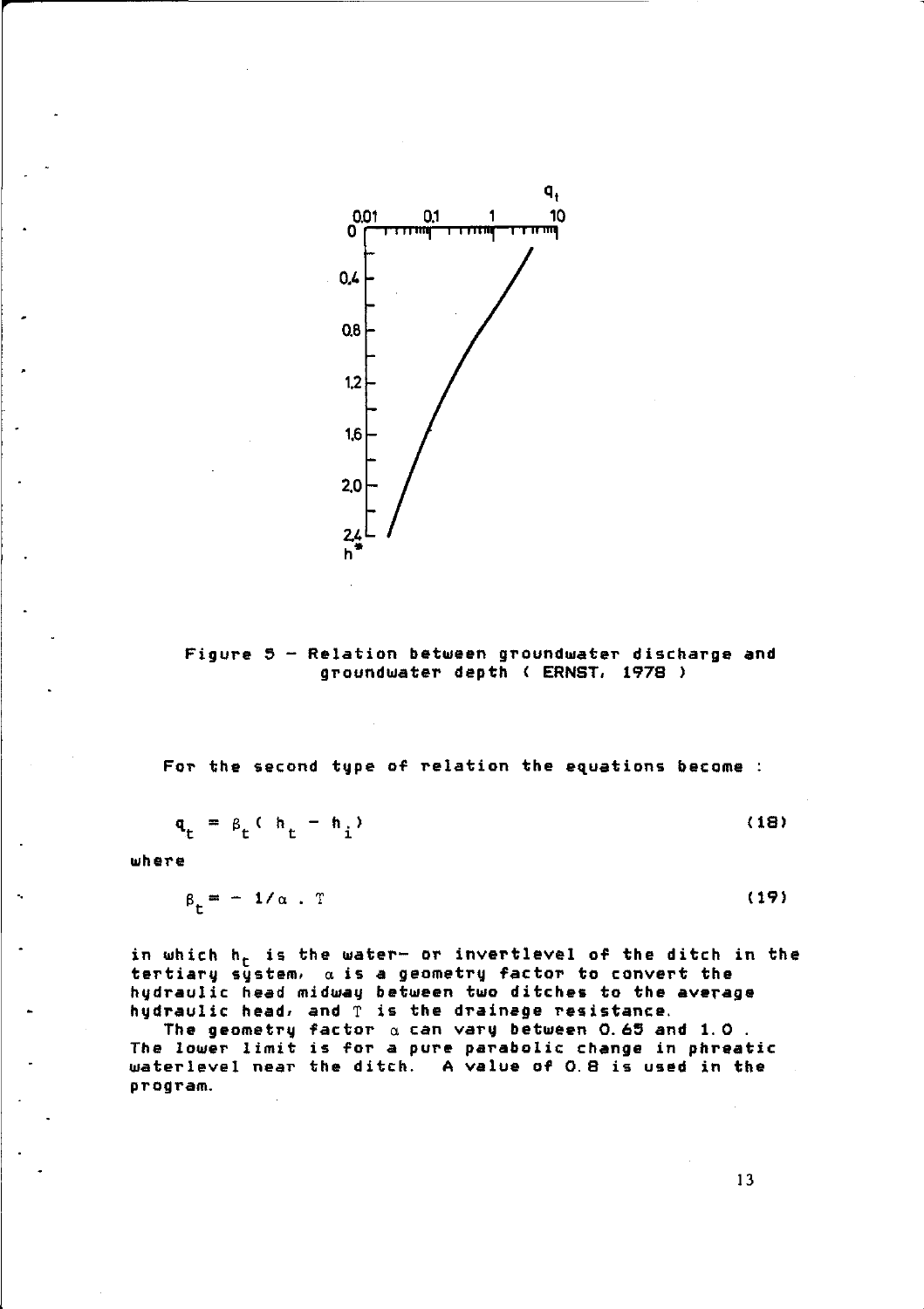**ERNST gave a general relation for the drainage resistance dependent on the groundwater depth as :** 

$$
T = 60 + 100 (hg - hi) + 350 (hg - hb)
$$
 (20)

For the calculation of the drainage resistance t hydr<mark>aulic head from the previous timestep is used. Dur</mark> the iterations for one timestep the drainage resistance therefore kept constant. If the drainage resi<mark>stance w</mark>i change more then 20 percent over half the timestep, then estimation of the discharge to th<mark>e surface water syst</mark> would be over- or under estim<mark>ated, due to the non-lin</mark> effect and the assumption of li<mark>near relations by t</mark> program. The calculations <mark>are then repeated with half</mark> current timestep in the procedur<mark>e as outlined in paragra</mark> **3. 1.** 

**Wether there is water in the ditch one can have two**  conditions for the factor  $\beta_t$  of equation (19) :

free draining ditch : h<sub>t</sub> = h

$$
h_i > h_b \qquad \beta_t = -1 \lor \alpha \cdot T
$$



$$
h_i \leq h_i
$$
\n
$$
h_i
$$
\n
$$
h_i
$$
\n
$$
h_i
$$
\n
$$
h_i
$$

 $-$  open-water level in ditch :  $h_{t}$  $\mathbf{h}_{w1}$ 

$$
h_{w1} > h_{b} \qquad \beta_{t} = -1 / \alpha \cdot T
$$
\nExample 4

\nExample 4

\nExample 4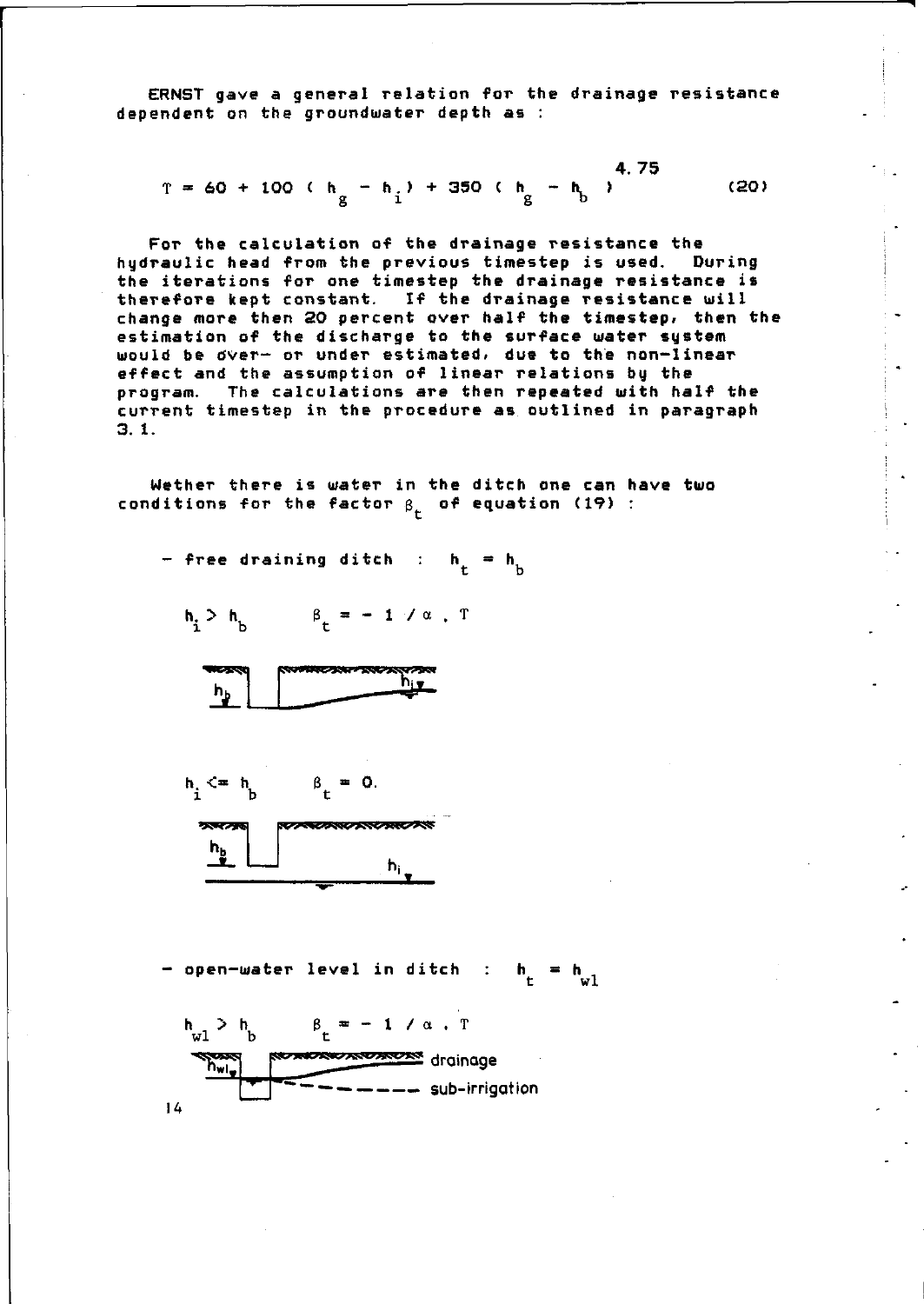**The change of discharge per timestep for the tertiary surface water system can now be written from equation (17) or (18) identical as :** 

$$
\frac{aq_e}{dh_i} \Delta h_i = \Delta q_t = -\beta_t \Delta h_i
$$
 (21)

**Equation (21) can be substituted into equation (2), as given in equation (11).** 

#### **4.3. Secondary surface water system**

**For the secondary surface water system the equation per unit length of ditch is :** 

$$
\mathfrak{q}_s = \beta_s (\mathfrak{h}_s - \mathfrak{h}_i) \tag{22}
$$

**where** 

l

 $\beta_s = -$  ----------<br> **R**<sub>F</sub> + R<sub>e</sub>

**The radial resistance R can be written as** 

**r** 

$$
R_{r} = \frac{1}{\pi k} \ln \frac{\alpha_{s} d}{\pi P}
$$
 (24)

in which h<sub>s</sub> is the waterlevel in the channel, k is the hydraulic conductivity, d is the thickness of the saturated layer close to the drainage layer. P is the wetted perimeter **of the channel and as is a coefficient depending on size of the channel. If the channel is small ( depth less then 2. 50 m** ) then  $\alpha_s$  is 4.0 - 5.0, and for larger channels  $\alpha_s$  is 6.0 **- 7.0. The upper limit can be selected for empty stage and the lower limit for bankfull channels.** 

**The wetted perimeter P can be calculated from the cross-setions of the ditches, or with the emperical relationship :** 

$$
P = B_{b} + 2 y \sqrt{.09 D^{2} + 1}
$$
 (25)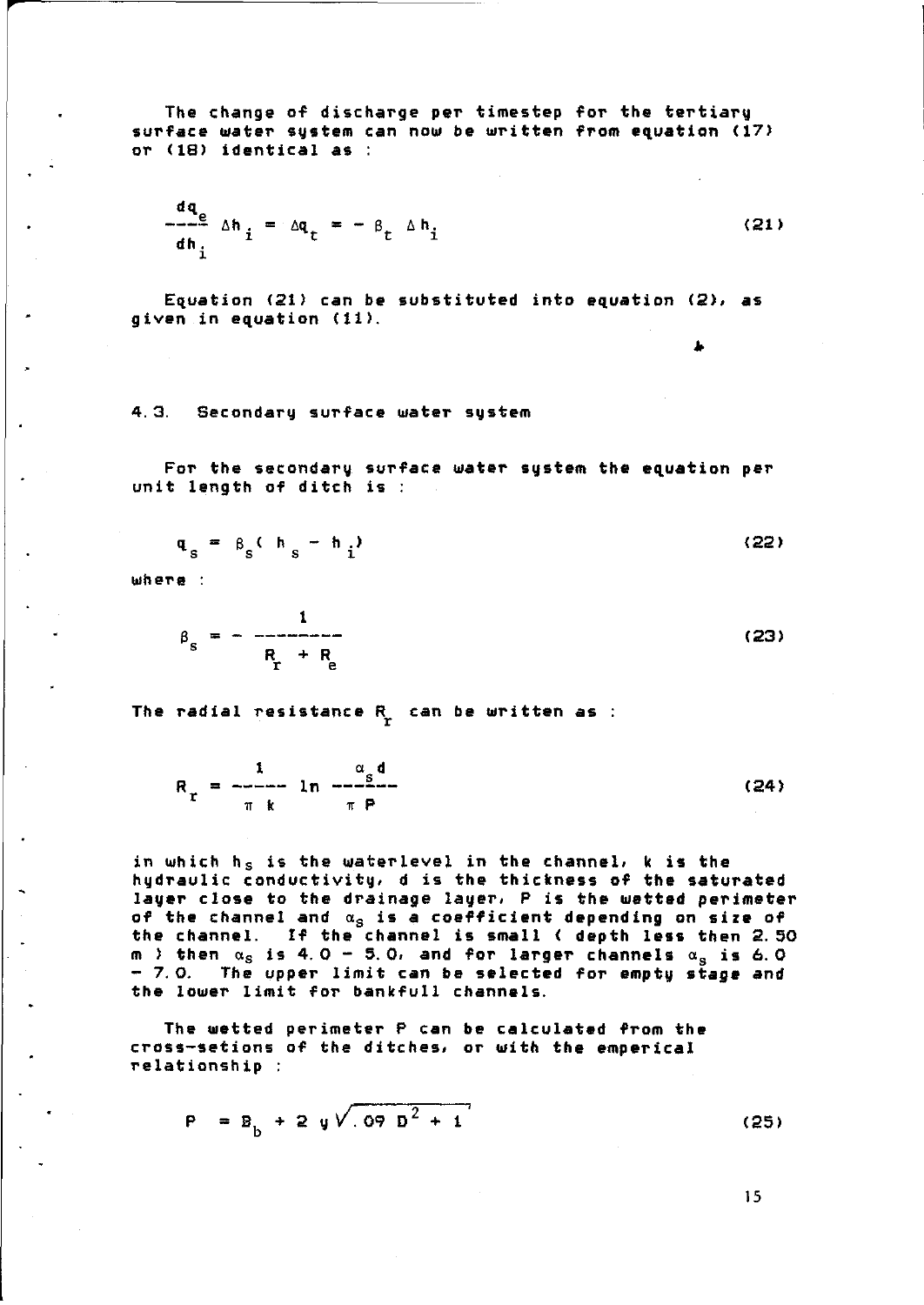**where Bb is the bottomwidth» y is the uaterdepth in the channel and O is the depth of the channel.** 

**The entrance resistance Re is strongly dependent on local conditions and cannot be calculated explicitly/ but must be measured on site and required as input for the computerprogram.** 

**The change of discharge per timestep for the secondary surface water system can be written from equation (22) as** 

$$
\Delta q_{\rm g} = - \beta_{\rm g} \Delta h_{\rm g} \tag{26}
$$

**4. 4. Leakage** 

**s s i** 

If we conside<mark>r an water bearing layer enclosed</mark> two less-permeable lay<mark>ers, then the change in verti</mark> **for layer L can be written as :** 

$$
q_{1} = \frac{h_{i,1+1} - h_{i}}{.5 \epsilon_{1+1}} + \frac{h_{i,1-1} - h_{i}}{.5 \epsilon_{1-1}}
$$
 (27)

**where c is the hydraulic ( vertical ) resistance of the less-permeable layer and defined as :** 

$$
c = \frac{d}{k} \tag{2}
$$

**where d is the vertical thickness of the layer and k the hydraulic conductivity.** 

If between two aquifers the aquitard is missing, then **equation (27) cannot be used to calculate the flux between the two aquifers. These two layers at node i will then be considered as one layer with adjacent nodes in the two**  separate layers, such as shown in figure 6.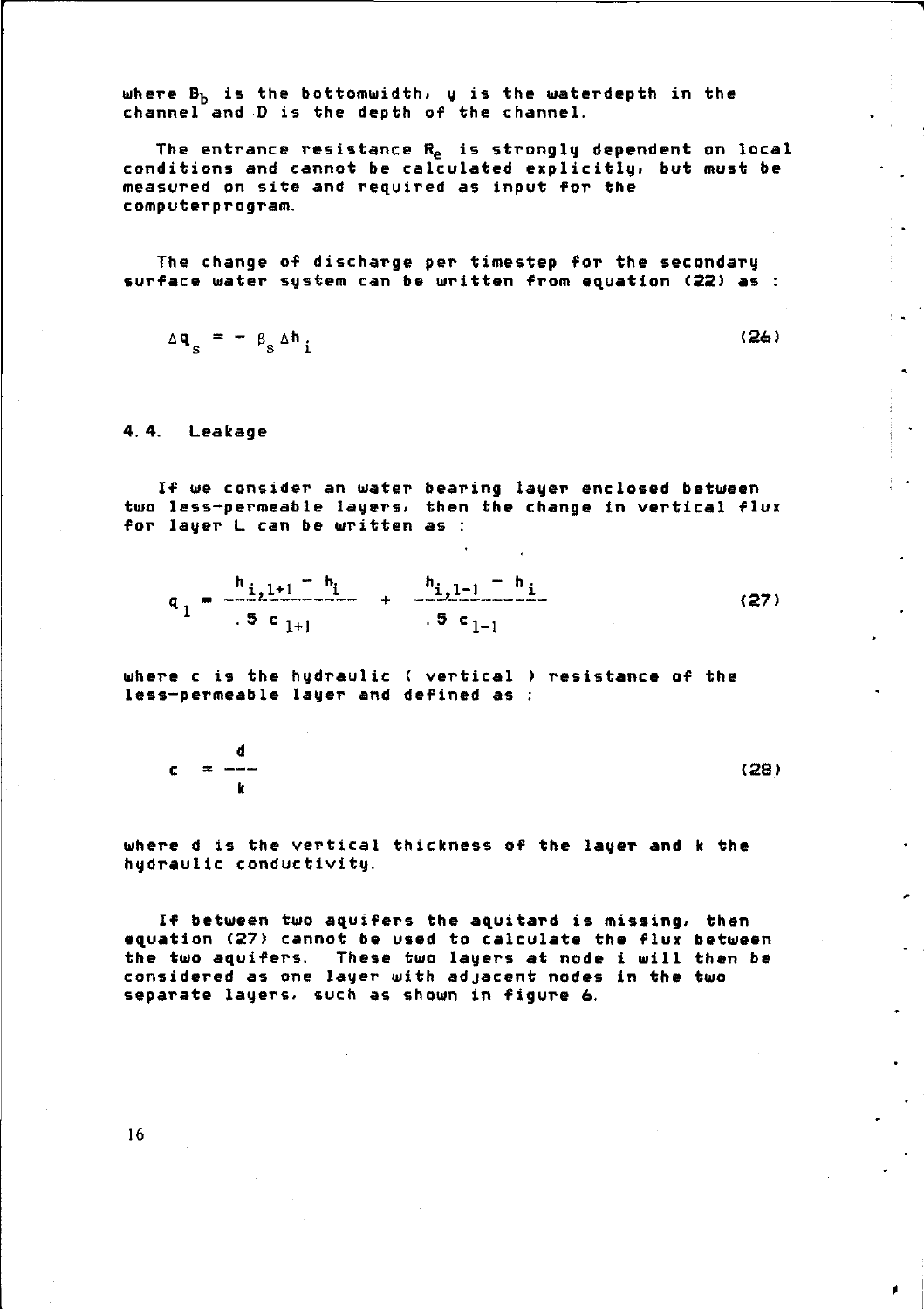

Figure 6 - Solution procedure for nodes where c-layer **is not present** 

**The program assumes that the C-layer is not present when the hydraulic conductivity is less then 50.** 

#### **4. 5. Capillary rise**

**The flux for a specified soil profile depends on the groundwaterdepth and the pressure head in the root zone of**  the unsaturated zone ( de LAAT, 1980 ). Therefore the **relation for the capillary rise is non-linear. Again a linearization technique has been applied and the capillary flux for each depth zone can be written as :** 

 $\alpha_c + \beta_c$  ( $\frac{\hbar}{g}$ **- h.**  î **(29)** 

**Figure 7 gives a typical relationship between capillary flux and the groundwater depth.**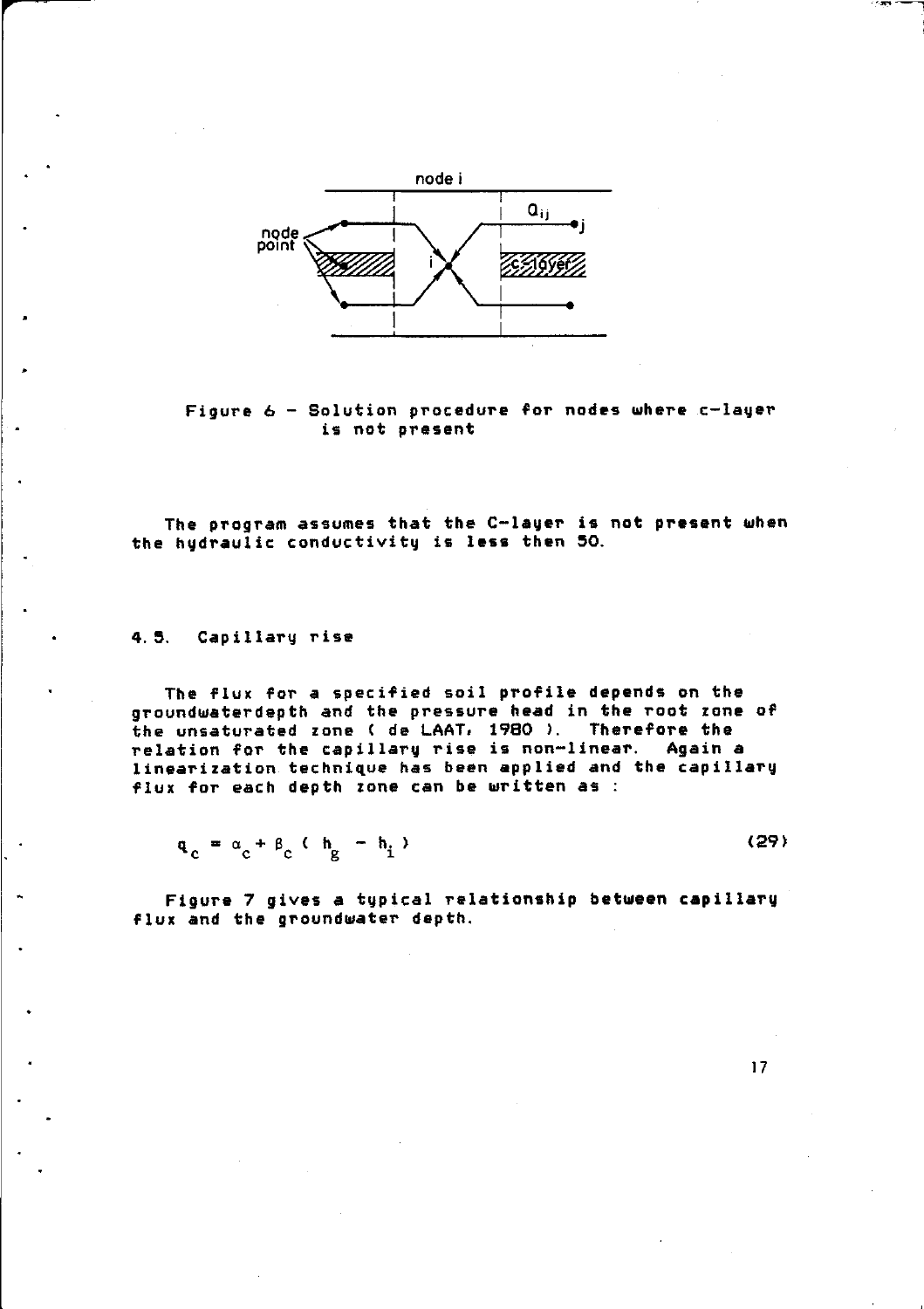

**Figure 7 - Typical relationship between capillary flux and grounduiaterdepth** 

#### **4. 6. Model boundary**

rizm\*^

**For the boundary of the domain one can impose a constant hydraulic head or a constant flow. In case of a constant head for a nodal point, equation (12) is not performed for those nodes. This results in a zero change in head per timestep and the overall hydraulic head will not change in time.**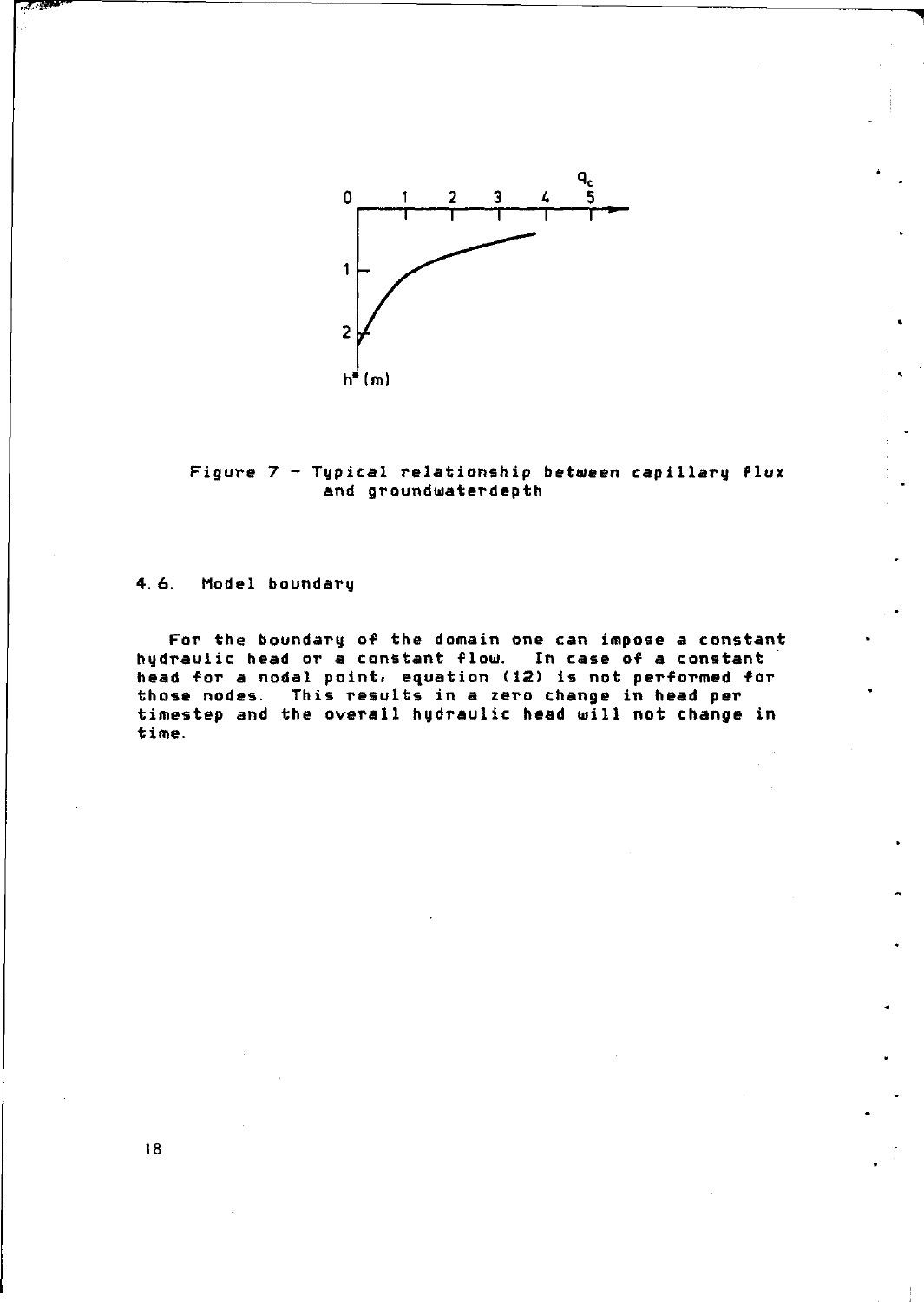#### **5. SOLUTION PROCEDURE AND FLOW DIAGRAM**

**In equation (12) all the flou» contributions are written in terms of the unknown hydraulic head. It means that the iteration process is unconditonal stable. Equation (12) can now be solved to obtain the hydraulic heads for each node. The Gauss-Seidel iterative method was used with successive over-relaxation. The Gauss-Seidel method is a point iterative solution method which uses updated information whenever it is possible. This means that the latest**  calculated value of  $\Delta h$ <sub>i</sub> is used for the solution of levels **in all other nodes affected by node i in the same iteration.** 

**An over-relaxation factor is used to accelerate the iteration process. The calculated values obtained at the n-th iteration/ can be improved by considering a weighted**  mean of  $\mathsf{h}_1^\mathrm{u}$  and  $\mathsf{h}_1^\mathrm{u}$  . In this way the hydrau converge in less iterations to their final valu **computerprogram facilitates two methods of over-relaxation. They are the constant multiplication factor per timestepi and the factor dependent on the ratio old-new hydraulic head. The two methods of over-relaxation are dicussed in Chapter 6.** 

Now the hydraulic heads for time  $t + \Delta t$  can be obtained **by using equation (4). With these new levels the actual flows in all nodes can be calculated using equation (7) to (10).** 

**The computerprogram FEMSAT can be devided into a number of modules. Figure 8 gives a flow chart with the main activities. The program is build-up in such a way/ that extensions can be included very easily.**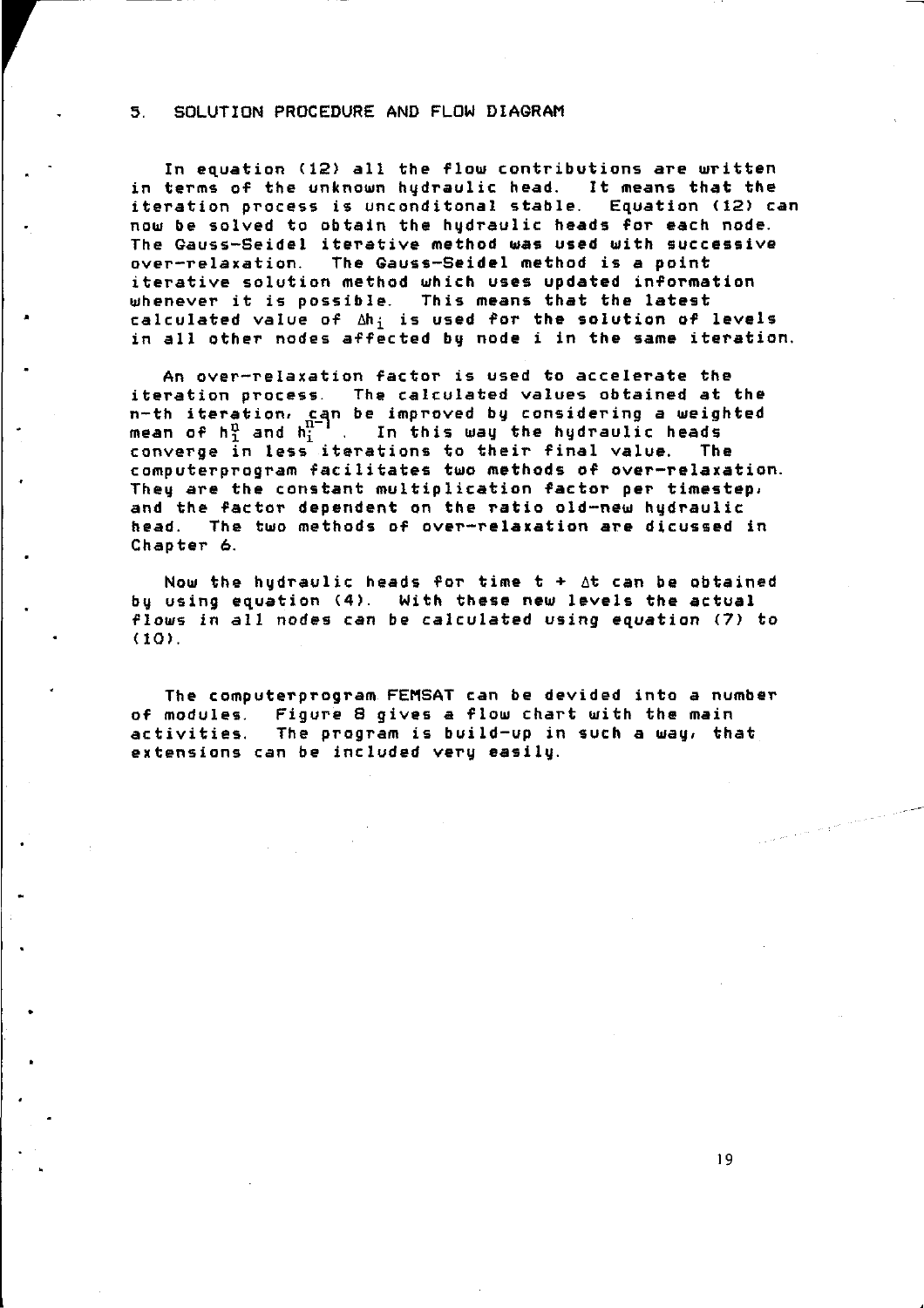

**1** 

Figure 8 - Flow chart of program FEMSAT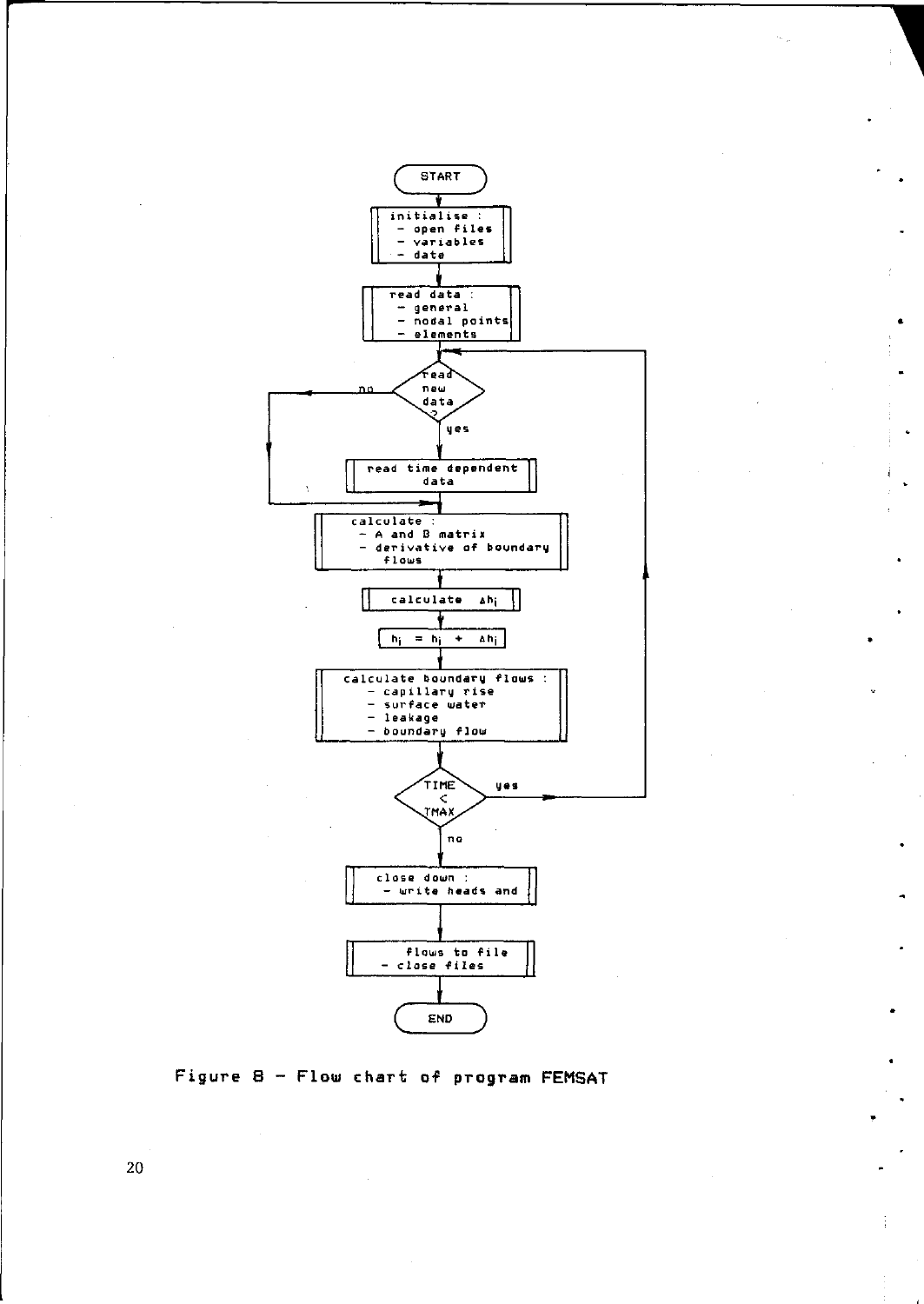#### **OVER-RELAXATION**  6.

**During the iteration process one can decrease the number of iterations by using an over-relaxation technique. The calculated change in hydraulic head for the considered timestep at iteration number n is modified by considering the change from the previous iteration.** 

Two common methods of over-relaxation are a constant **multiplication factor per timestep or the factor is dependeble on the relation old-new head. The equations can be written as :** 

$$
\Delta h_i = \Delta h_i + W (\Delta h_i - \Delta h_i)
$$
 (30)

**and :** 

$$
\Delta h_i = \Delta h_i \begin{array}{c} n & | & \Delta h_i^n \\ | & | & \frac{1}{\Delta h_i^{n-1}} \end{array} \tag{31}
$$

**Equation (31) is combined with :** 

$$
h_{i} = \theta_{h} \Delta h_{i} + (1 - \theta_{h}) \Delta h_{i}
$$
 (32)

**in which n is the iteration at present considered and W is the relaxation factor or acceleration parameter. The value of W depends on the size of the solution domain and the actual maximum changes in the hydraulic heads per iteration and can vary between 0 and 2.** 

**A practical and simple method for approximating the value of W is given by Carre ( REMSONi 1971 ). For the first**  iteration use  $W = 1.0$  and for the second iteration  $W =$ **1.37S. For successive iterations W can be calculated with the equations :** 

 $W_{\text{opt}} = 2 + 1 + 1$  $(\lambda_{m} + W$ **m W (33)** 

In which  $\lambda_{\mathbf{m}}$  is the ratio of maximum change in hydraulic head between the present iter<mark>ation n and the prev</mark>i **iteration and given as :**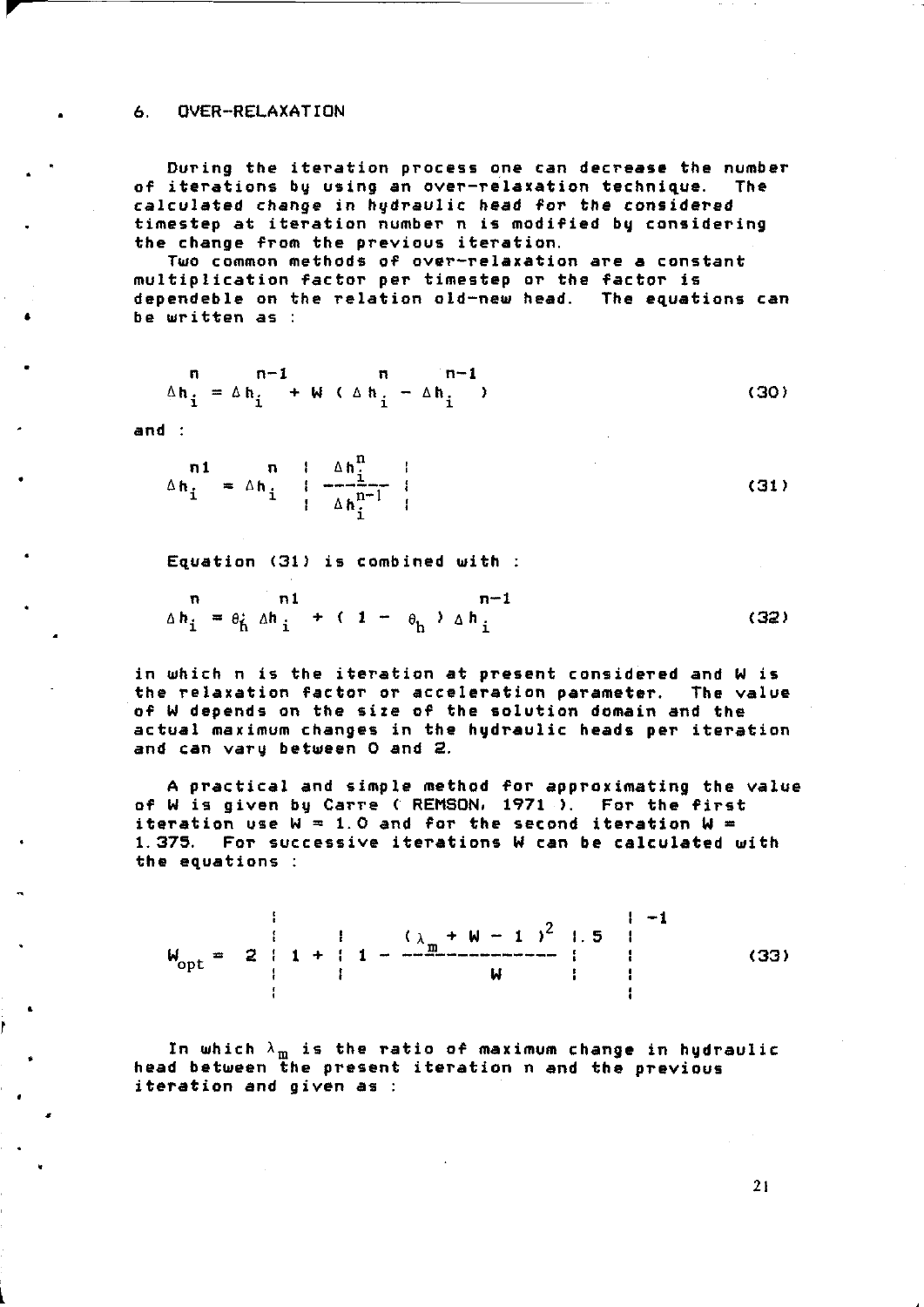**(34)** 

$$
\lambda_{m} = \frac{\max_{i} 1 - \Delta h_{i}^{n} - \Delta h_{i}^{n-1} \cdot \dots}{\max_{i} 1 - \Delta h_{i}^{n-1} - \Delta h_{i}^{n-2} \cdot \dots}
$$

**Equation (34) gives the optimum ( also maximum ) value for the over-relaxation that is posible. Carre suggests then to reduce the maximum value as given in equation (34). The new relaxation factor to be used in the next iteration becomes :** 

$$
W = W_{\text{opt}} - \left( \frac{2 - W_{\text{opt}}}{4} \right)
$$
 (35)

**Equation (32) has been included after the over-relaxation has been done to smooth the changes, otherwise with great changes in the hydraulic head between the iterations the over-relaxation becomes rather big. The weigthing parameter e has been set to 0. 7 in the programmes FEMSAT and FEMSATS.** 

**The number of iterations performed by the program have been compared. For all the test runs it has been found that the ratio factor uses 10 - 15 % less iterations to converge to the set criterium, than the constant over-relaxation factor. For other cases this may be different.** 

**Also the ratio factor is unconditional stable/ which is not allways true when using the constant factor. Here the maximum change in hydraulic head between two successive iterations becomes sometimes a little bit greater instead of smaller. This means a divergence from the exact solution. For those cases the last iteration is repeated again with a relaxation factor which is 0.8 times the factor used last.** 

**The method of over-relaxation to be used in the programmes can be selected by the user.**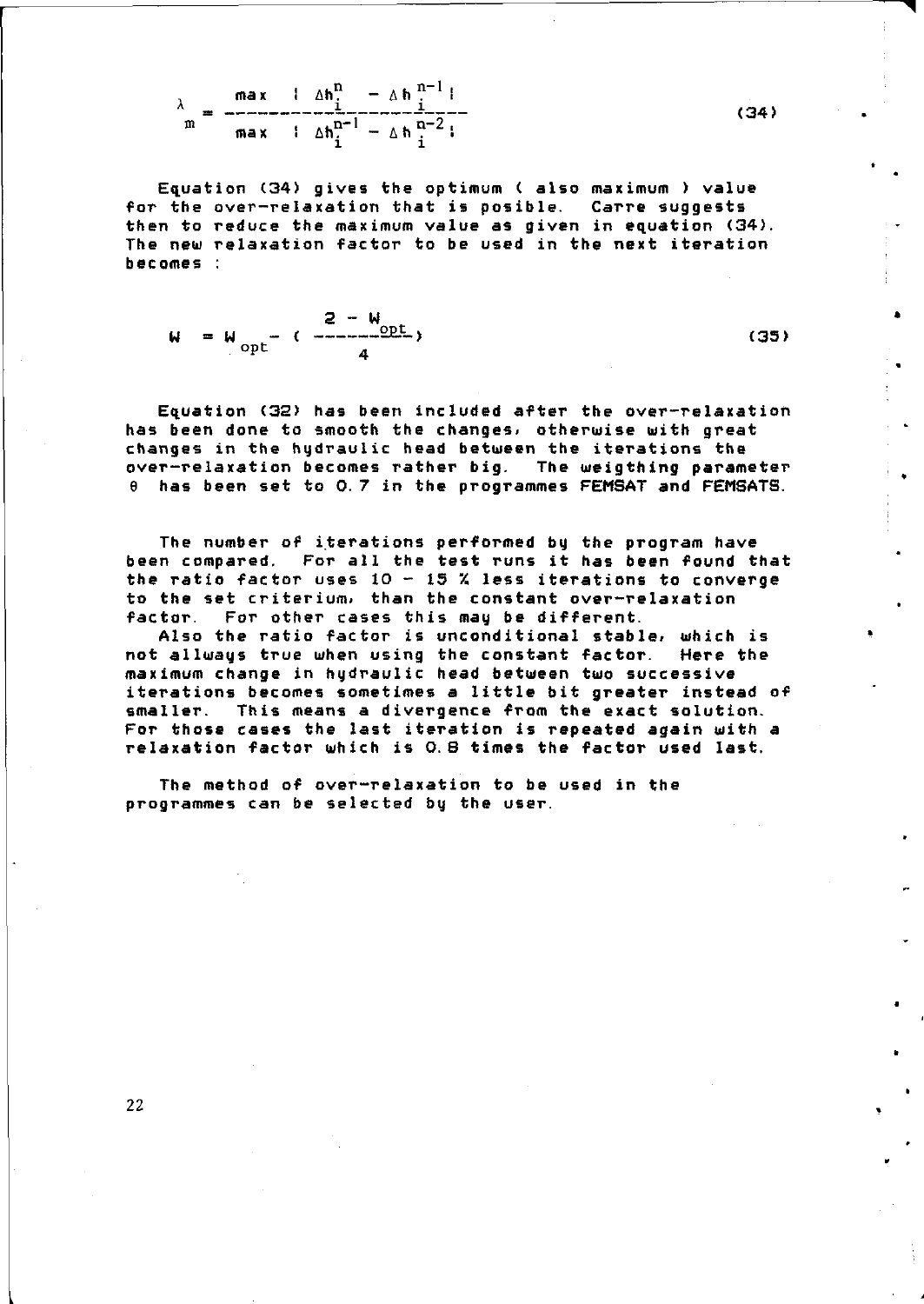#### **7. REFERENCES**

- **BAKEL» P. J. T. van» 1978. A numerical model for non-stationary saturated groundwater flow in a multi-layered system. ICW-nota 1077» pp. 39**
- **ERNST» L. F. » 1978. Drainage of undulating sandy soils with high groundwater tables. ICW Technical Bulletin No. 106» pp. 50**
- **KOVAR» K. , 1981. Model for saturated groundwater flow. Model Study Over-Betuwe» Vol. 2» National Institute for Water Supply» Arnhem» pp. S3**
- **LAAT» P. J. M. de, 1982. Model for unsaturated flow above a shallow water-table» applied to a regional sub-surface flow problem. Agricultural Research Report No. 895» Wageningen» pp. 126**
- **QUERNER» E. P. , 1984 Program FEMSAT, Part 2 User manual. ICW-nota 1558**
- **NEUMAN, S. P. , R. A. FEDDESand E. BRESLER, 1974. Finite element simulation of flow in saturated-unsaturated soils considering water uptake by plants. Hydraulic Engineering Laboratory Technion« Israel» pp. 104**
- **PINDER» G. F. and W.O. GRAY» 1977. Finite element simulation in surface and subsurface hydrology. Academic Press» New York» pp. 295**
- **REMSON, I.» G. E. HORNBERGER and F.J. MOLZ, 1971. Numerical methods in subsurface hydrology. John Wiley and Sons, New York» pp. 389** 
	- **VREUGDENHIL» C.B., 1973. Computational methods for**  open-channel flow, in : Hydr<mark>aulic Resea</mark>r **Water Management, TNO Proceedings and Informations» No. 18» pp. 38-79**